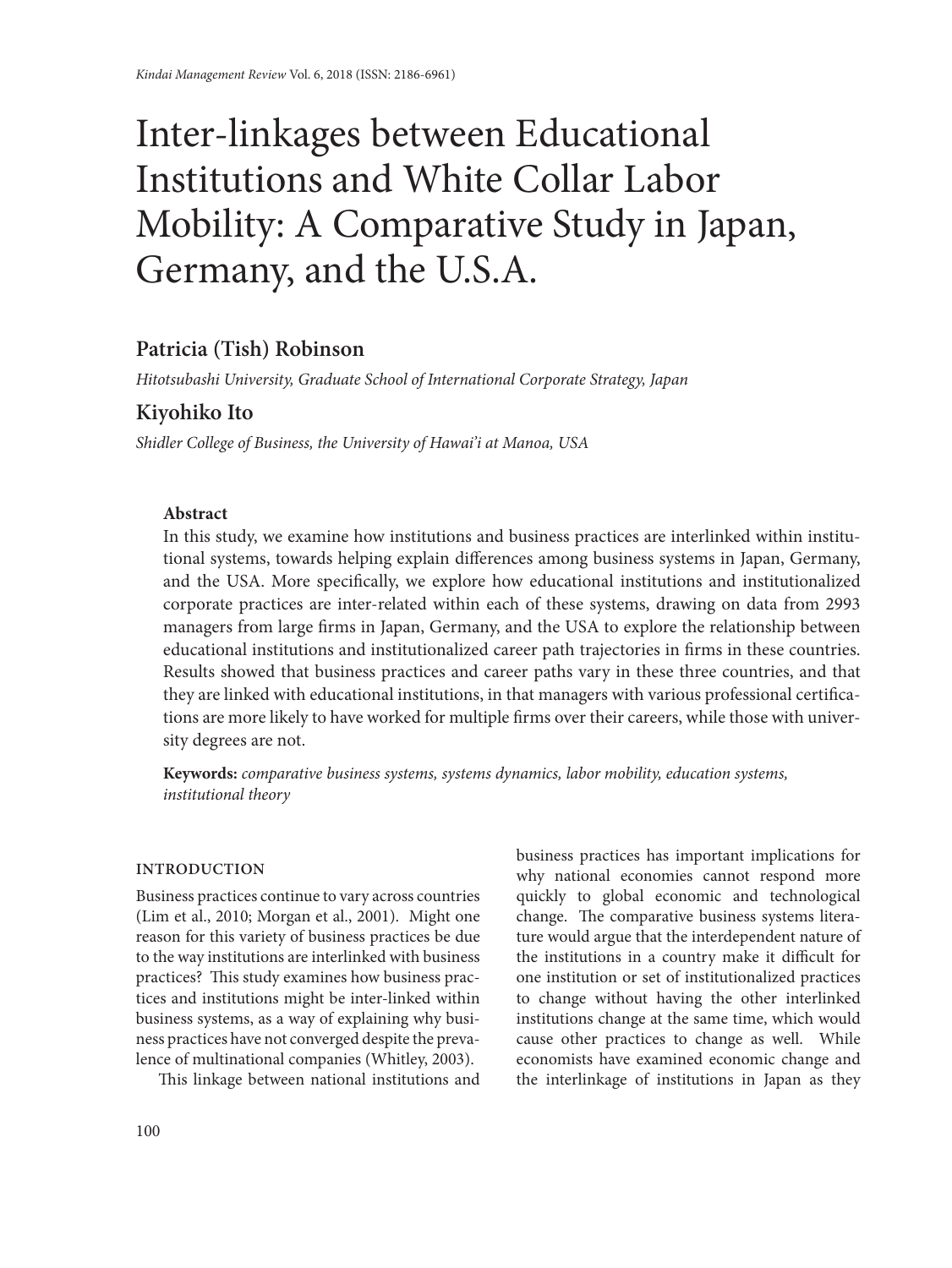relate to banking and other practices (Aoki, 2001), very little research explores the linkage between educational institutions and the labor practices.

To our knowledge, this is the first comparative study on inter-linkages of educational institutions and white collar labor mobility in these three countries. This study contributes to the comparative business literature by exploring the relationship between institutionalized business practices to another institution in the business system—here, education. We explore the different ways similar institutions and practices are linked across business systems. We argue that not only do countries take a variety of approaches when addressing similar types of issues, but institutions within business systems interact differently with each other, from country to country. This is because systems are complex. We explore how this complexity makes each system address issues differently by exploring inter-linkages between education and white collar labor mobility of major firms in Japan, Germany, and the USA. These three countries make for a good starting point for the comparative explanation because they are three prominent exemplars among advanced market economies. The education and training systems in these three countries are also argued to vary considerably in ways that affect the kinds of skills developed, social identities, and organizational commitments (Whitley, 2003). By exploring linkages between educational institutions and white collar labor mobility in Japan, Germany, and the USA, we contribute to the comparative business systems literature by analyzing the interlinkages between education and white collar labor mobility in three countries, using a large primary data sample derived from managers of large firms in these three countries.

#### **LITERATURE REVIEW**

#### *Comparative business systems*

The comparative business systems literature argues that business practices and organizational behavior vary across countries in part because they are shaped by differing institutional arrangements across countries (e.g., Aguilera & Jackson, 2003; Dobbin, 1994; Guillen, 1994; Hollingsworth,

Schmitter & Streeck 1994; Morgan, Campbell, Crouch, Pedersen, & Whitley, 2010; Orru, Biggart, & Hamilton 1997; Smelser & Swedberg, 2005; Streeck, 2001; Whitley, 1992). This literature views organizations as well as organizational practices as part of a larger national system that is shaped by a number of institutions, including governmental agencies, banking arrangements, union configurations, venture capital markets, labor markets, social contracts, and societal norms around activities such as cross-shareholding. This raises the question of how institutions are inter-linked with organizational practices, toward explaining how different countries undertake common business practices using different approaches.

Institutions shape organizations and organizational practices in various ways that can be positive or negative, and restrictive or expansive. For example, governmental laws and regulations constrain organizations and organizational practices. Further, educational institutions shape the norms, knowledge base, and practices of organizations, and shared norms and unconscious notions of legitimate behavior shape organizational interactions (e.g., Biggart & Guillen, 1999; Fligstein, 2001; Granovetter, 1985). Distinct national customs and practices are also reinforced when institutions pursue patterns that reinforce their power (Bebchuk & Roe, 1999), existing notions of legitimate behavior are strongly held (Biggart & Guillen, 1999), or the complementarities between institutions make the system self-reinforcing (Aoki, 2001). Guillen (2001) documents how newly industrialized countries such as Argentina and South Korea, and the companies in these countries, excel at different activities in the global economy based on their social organization. This perspective has its roots in several classic comparative analyses of work: *Work and Authority in Industry* (Bendix, 1956), *Peddlers and Princes* (Geertz, 1963), and *British Factory—Japanese Factory* (Dore, 1973).

Awareness has been growing around the variety of institutional arrangements found in different market economies and their varying influence on firms' structure and behavior (Granovetter, 1990; Whitley, 1992). This awareness is reflected in the varieties of capitalism research in political science, which underscores the multiplicities of political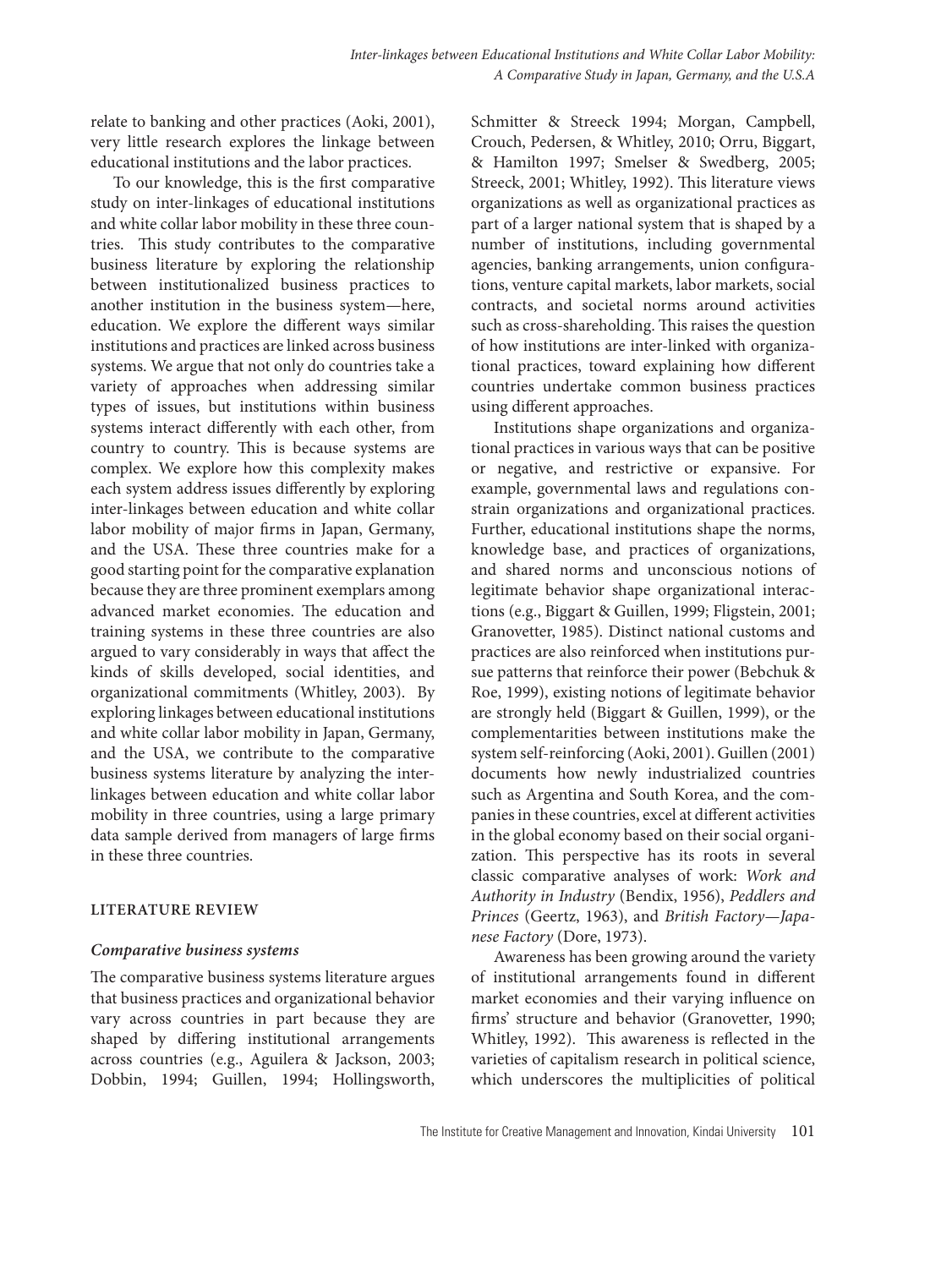approaches to solving similar problems (Hollingsworth, Schmitter, & Streeck 1994; Polanyi, 1957; Streeck, 1991, 1995). The variety of effective forms of business organizations and their interdependences with key government, financial, educational and social institutions across countries imply that a single rationality or logic of business efficiency is inadequate to explain the development of successful managerial structures and processes in market economies. There is an increasingly widely shared view of economic activities as socially embedded (e.g., Granovetter, 1985; Smelser & Swedberg, 1994; Mizruchi & Fein, 1999; Whitley 1992, 2003). Economic efficiency and success, in this latter view, are socially constructed, and so vary significantly across social contexts. Consequently, a key task in organizational analysis is to understand how different kinds of business organizations and economic rationalities develop and become effective in different institutional contexts.

# *Interlinkages, "Reinforcing Loops" and "Unintended Fit" Between Institutions*

The idea of interlinkages between institutions, or between institutions and practices, bears some similarity to reinforcing loops in systems thinking, which looks at the whole system of institutions, practices, and other elements, and the relationships between all of these things, specifically how changing one element of a system affects other elements. Reinforcing loops occur when two or more aspects of a system reinforce each other in a vicious/virtuous cycle (e.g., Kim & Anderson 1998; Sterman, 2000; Sterman, Repenning, & Kofman 1997). Interlinkages also complement the idea that institutional arrangements are path dependent, that is decisions in Time 1 limit decisions in Time 2, so that once institutional arrangements are set on a path, it is hard to go back and change course to a completely new direction. Underlying path dependence is observation that the variety of choices for change depend in large part on supporting institutions in the environment. Reinforcing loops reinforce these choices. For example, secondary labor markets may require post-graduate education for workers if there is no incentive for firms to provide training internally. Where there is no post-graduate education, it may be difficult for employees to change

jobs mid-career because they may need to learn new skills, which somebody needs to teach them. Whitley (1992: 240-247) notes: "Cohesive and mutually reinforcing nature of many characteristics of East Asian business systems…suggest that, once established in particular institutional contexts, effective business systems may develop considerable cohesion and become resistant to major changes." Thus, "once a particular business system has become established and certain rules of the game are institutionalized, major changes in firm type and patterns of behavior are unlikely to occur in the absence of substantial institutional changes" (Whitley 1992: 240-247).

Alternatively, interlinkages may also be a result of unintended fit. Aoki (1996) argues that, because Japanese institutions tend to complement each other, and their functioning is often contingent on fitting with other institutions, their effects on firms often interact to influence firms with more concerted force than they would individually. Aoki also argues that the institutional framework inherited from the war period in Japan started to work in the high growth period of the 1950s and 1960s, only when it was found to fit with an evolutionary tendency that had been taking place in the private sector. During the postwar period, "a unique organizational coordination mechanism evolved within and across enterprises, one that would eventually have a significant impact on productivity" (Aoki 1996: 235). Aoki's work here stresses the "unintended complementarity between the evolving organizational mode and the institutional framework" (Aoki 1996: 236). Consequently, "the possible reform of institutions in Japan seems to lie only in an extension of its own evolutionary path and that should be the way for Japan to contribute to the gains from system diversity on a global scale" (Aoki 1996; 235).

In the case of Japan, as documented by Gordon (1985) and Aoki (1996), seniority-based compensation and promotion systems, as well as "lifetime" employment were not just the result of a unilateral rationalistic design by management to prevent the frequent mobility of skilled workers. It was the result of "trilateral interactions involving the government aiming to pacify labor disputes and eliciting workers' cooperation toward war production,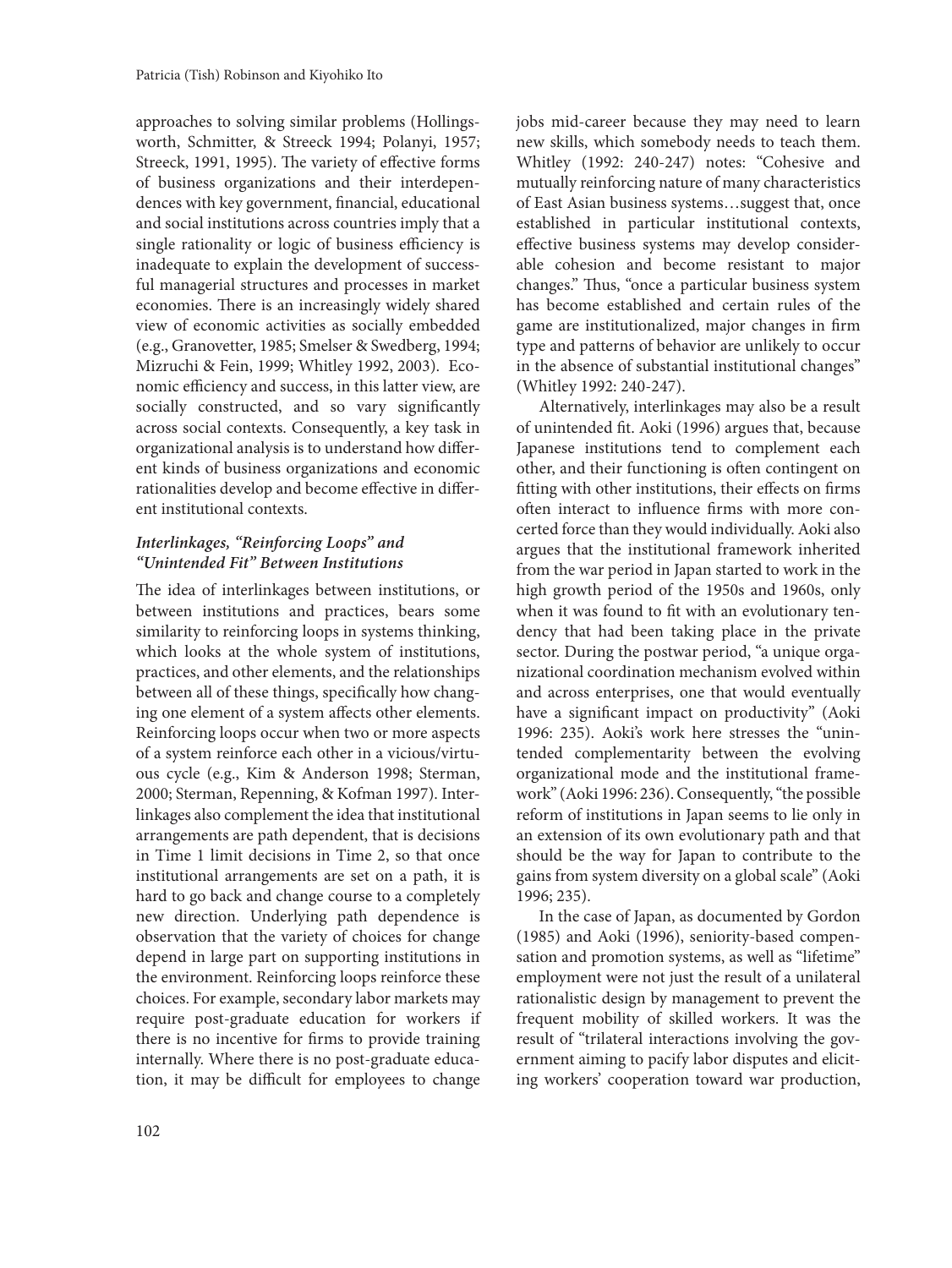management, and workers who aspired to be members of the enterprise" (Aoki 1996: 240). Ad hoc adaptation to severe labor shortages led to job sharing and ambiguous job demarcations. After the war, workers often took over the factory, and management did not have the authority to break up workers and reassign them to different tasks. The "methods of quality control techniques and time-and-motion studies were introduced to the shop floor with the participation of the works as a group rather than by relying exclusively upon the research of industrial engineers and imposing their findings on individual workers" (Aoki 1996: 242; Mantzavinos, 2004; North, 1991). Eventually, there emerged an unintended fit between evolving organizational practices and the institutional framework the government had initially developed for a different purpose, i.e. the centralized control of resource allocation.

# *Institutionalized Career Path Trajectories across Countries and the Role of Education in Shaping Them*

The nature of work differs considerably across countries in terms of career trajectories, labor mobility, and the importance of certification for advancement (e.g., Aguilera & Jackson, 2003; Guillen, 2001; Hall & Soskice, 2001; Hamilton & Biggart, 1988; Hollingsworth, Schmitter, & Streeck 1994; Kalleberg & Stark, 1993; Streeck, 2000; Whitley, 1992, 2003). As Kalleberg and Stark (1993: 182) note, the nature of work and work values are "rooted in, and largely shaped by the work structures and social institutions in which workers participate and are embedded in." In this study, we argue that the divergent work practices are shaped in part by varying educational systems, which is also related to the norms as well as the skills and expectations of employees.

Two key institutions shaping business systems and the nature of work across countries are formal educational institutions and the structure of labor markets. Education systems shape the expectations of graduates around work. Labor markets, in turn, shape their career paths. For example, in business systems with internal labor markets, employees are more likely to work for fewer firms. In some business systems, this results in working across multiple functions. Also, where there is long-term employment, there are more incentives for the company to provide internal formal, or on-the-job training (OJT) (Dore, 1973; Whitley, 2003; Witt, 2014). For example, Witt (2014) proposes that Japanese-style OJT is expensive, and that firms only afford to engage in it if they can be reasonably certain that employees will stay within the firm long enough for there to be a positive return on the training investment. The presence of secondary labor markets also shapes the nature of competition in the work place, as employees can find other companies to advance their careers, where employees in systems with largely internal labor markets have very limited options for advancing their careers.

Because of the significance of the characteristics of individual firms and the immense range of alternative career paths in the full labor force, much of the conceptual development and empirical research on work careers has been focused on more limited structures, such as "internal labor markets" (Althhauser, 1989; Doeringer & Piore, 1985). However, even internal labor markets are defined in different ways, such as job ladders in a single firm, within an occupational category, and/or in an industry. It is very unlikely that the more refined categories of internal labor markets can be useful in studies of the full labor force, and clusters of occupations may need to be used to avoid overwhelming complexity (Haller et al., 1985). However, Kerkhoff (1995) notes that the internal labor market suggests some form of orderliness in careers.

Where external labor markets are present, indicated by mid-career "job hopping," educational institutions are also more likely to be present. Educational institutions provide Masters of Business Administration (MBA) degrees or professional certificates of some kind, such as the Chartered Professional Accountant (CPA) certification and financial analyst certifications, allowing employees to retrain themselves or advance their skills for other jobs (Whitley, 2003). These "certified skills" tend to be "owned" and developed by individuals who invest in particular external training programs without much involvement by employers.

However, in countries that lack external labor markets or where external labor markets are not well developed, there are often deeply held social contracts reflected in labor law, the lack of a fully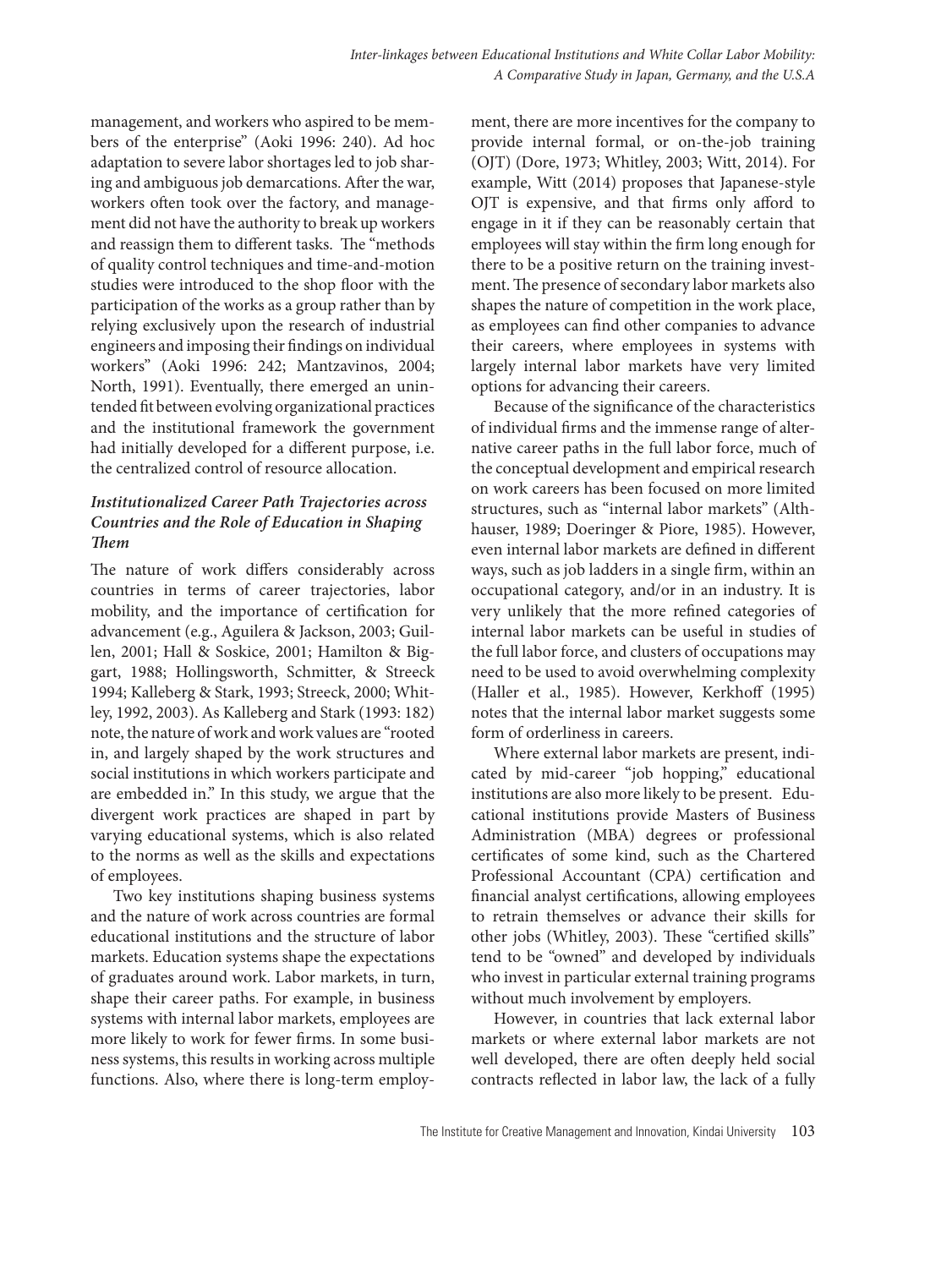developed social welfare system, or the lack of small business financing to provide alternative employment options. In some countries that lack welldeveloped labor markets, education is undertaken internally within the firm. For example, in the case of post-World War II Japan, there has been an emphasis on rotations across functions with the goal of creating broad exposure to the company, with the effect of producing generalists who lack skill specialization and whose company-specific knowledge is not very marketable in external labor markets (Ono, 2010; Witt, 2014). Intentionally or not, this reflects post-war employer concerns around maintaining employees and developing employee loyalty. Developed during a period of extended economic growth, "life-time" employment was premised on a pyramidal structure that required constant growth to continually expand its base through the annual hiring of new graduates as life-time employees. Yet, even as the economic conditions have changed, the practices have been slow to change with them.

#### *Labor mobility in Japan, Germany, and the USA*

By international comparison, labor mobility in Japan has remained strikingly low due to various institutional factors and related business practices, such as internal labor markets, firm-specific training, portability of pensions, labor laws, etc. As such, there is a weaker link between white-collar job content and undergraduate education in Japan than in the U.S. Instead, in Japan, undergraduate education is not necessarily professional preparation for a career, and training in the firm is often firm and job-specific. In 2016, the labor separation rate in Japan was 2.04% (Japanese Ministry of Health, Labor and Welfare, 2016). The average tenure of regular male employees continued to hover around 12.8 years for college and university graduates, and the average number of jobs held by men aged 45 to 54 was around 2.1 (Ono, 2010). For regular male employees in Japan, such low mobility is a rational response to the economic incentives of the labor market. Seniority-based wages, internal labor markets, firm-specific training and pension plans make changing jobs economically disadvantageous to employees (Holbrow, 2015; Ono, 2010). Further, good midcareer jobs are hard to find, as

almost half of firms hire no regular employees at the midcareer level (Recruit Works Institute, 2010), and often employ explicit/implicit age cut-offs in hiring (Rebick, 2005). While some full-time job mobility does exist in Japan, it is highest among white-collar employees when they are in their 20s and decreases markedly after age 35. In addition to age playing a factor, labor laws also reduce labor mobility among full-time white-collar employees. Specifically, labor laws make it difficult to fire employees, and pension plans are only now becoming portable (Ono, 2010). Second, salaries are often negotiated *en masse*, and many Japanese firms still utilize some form of seniority pay (Witt, 2014). Third, large Japanese firms average around 5-8 levels of management, ranging from 4 to 11 levels (McCann, Hassard, & Morris, 2010). Fourth, job descriptions are very general, and rotations across functions still exist, although firms are increasingly pursuing specialist career tracks for technical employees up to middle upper manager level with the same compensation and potential for advancement as their management track counterparts. Finally, employee training is still largely done within the firm, and while there are MBA programs in Japan, the number of applicants has not increased noticeably.

In contrast to Japan, in Germany, job vacancies peaked in 2016 at 1.6% (OECD, 2016). Labor mobility has continued to be highest among white collar employees when they are in their 20s (Zimmermann, 1998). Employees in this age bracket often move around a lot to get experience and tend to do so until they find a family-oriented employer that provides for working parents and offers job security, at which point, they settle down. On the average, employees changed firms 7.8 times in their careers in the early 1990s (Zimmermann, 1998). In Germany, labor laws make it difficult for firms to fire employees, except in situations of demonstrable profit loss. Also, there are strong legal restrains on unilateral employer actions and strategies: the expansion of codetermination has encouraged continuous retraining and redeployment of the quite stable labor force as employees become more committed to the success of the firm and internal labor markets dominate external ones (Whitley, 2003). German firms have relatively few ranks and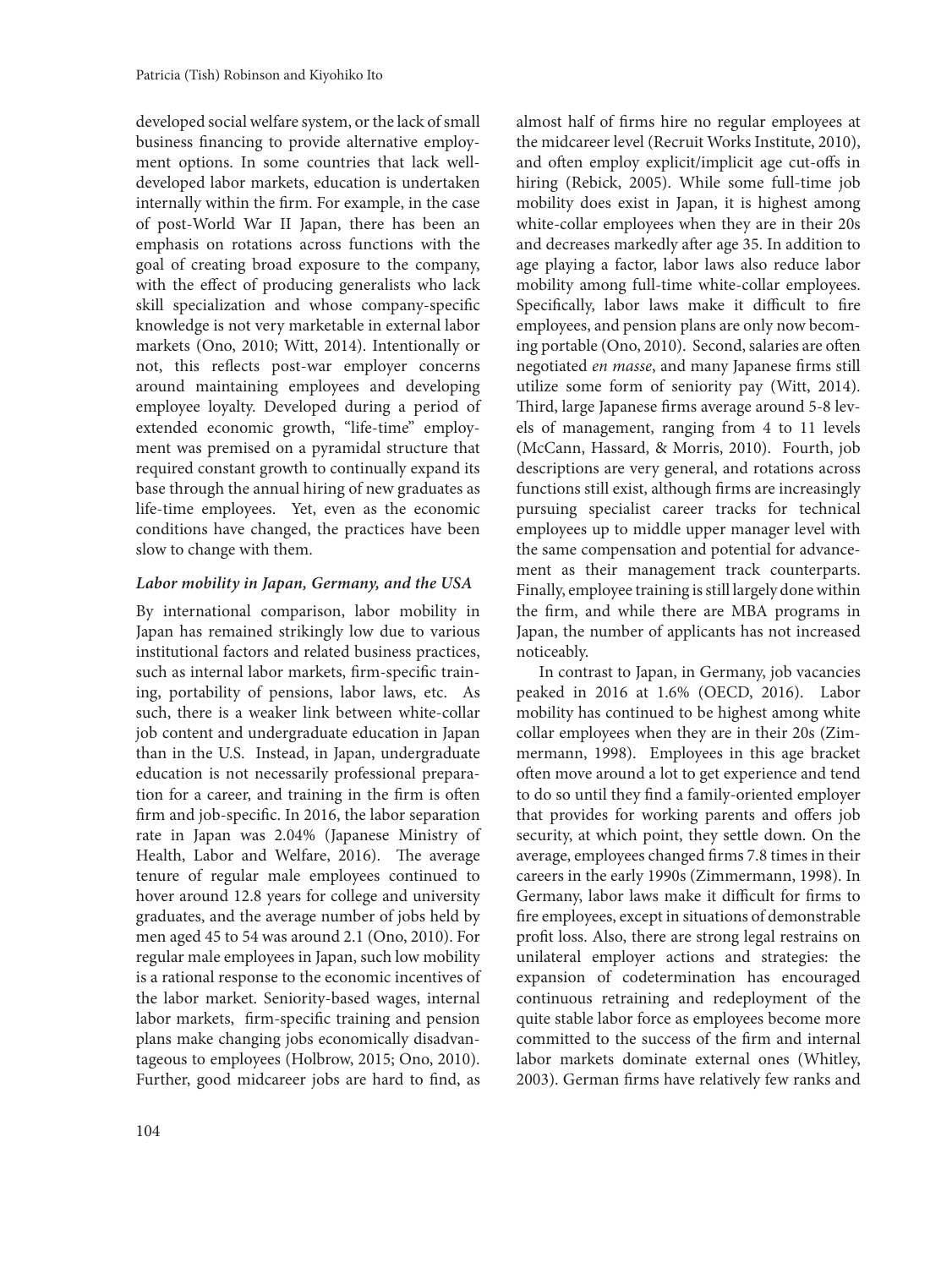salary grades, and employers use individual contracts for white-collar employees with specific, detailed job descriptions, although salaries for blue collar employees are negotiated through the labor union. Unlike Japan, there is a strong link between education and functional assignment. For example, those who study engineering tend to become engineers or take related jobs in sales involving engineering knowledge, etc. Those who study business often become managers or join the Personnel Department. Those who pursue a PhD signal their efficiency in completing the PhD in the prescribed 3 years (after completing the BA in 2 years, and the MA in 2 years), which can lead to an assistantship to a director or eventually to a directorship around age 45.

In the USA, labor mobility among white-collar employees is higher at every age than in Japan and Germany. In 2016, the labor separation rate in the USA was 3.5% (OECD, 2016; Kambourov & Manovskii, 2008), and over time, men in the 45 to 54 age group had held 5.6 jobs on average (Ono, 2010). These figures are substantially higher than in Japan and Germany. In contrast to Japan and Germany, labor laws make it relatively easy to lay off employees and 401(k) pension plans are portable, which contributes to higher labor mobility. Whitecollar employees are often functional specialists who advance their careers by changing jobs and companies. Because these employees tend to owe their primary loyalty to their profession, they are reluctant to invest in developing firm-specific skills and acquiring firm-specific knowledge (e.g., Whitley, 2003). This functional specialization and identity decreases organizational commitment and increases labor mobility. In comparison to Japan, US firms have up to 13 layers of general management grades (McCann et al., 2010). Although US firms provide internal training, external training is well developed and exists in the form of professional schools such as business schools, law schools, and certifications such as public accountancy and financial analysis. In part, this may be because there is a weak link between white-collar job content and undergraduate education, and graduates are not necessarily hired on the basis of their undergraduate major.

# *Historical Perspective of Higher Education in Japan, Germany, and the USA*

In Japan, the present education system was put in place after World War II on the basis of the US model. Japanese education thus reflects both German and American influences: Students go through six years of primary school, three years of junior high school, and three years of high school before moving on to two-year or four-year college, followed by graduate degree programs. There are two types of public four-year colleges: the 96 national universities and the 39 local public universities, founded by prefectures and municipalities. The 372 remaining four-year colleges are private. As of 2005, more than 2.8 million students were enrolled in 726 universities (Japanese Ministry of Education, 2006). In 2008, the average costs (tuition, fees, and living expenses) for a year of higher education in a public university were 6 million yen (US\$6000) (Japanese Ministry of Education, 2009). Because large, prestigious Japanese firms often hire only from the toptier universities, competition for those universities is stiff (Witt, 2014). As a result, entrance examinations are an important part of the education system.

In Germany, while number of university students has more than tripled since World War II, university attendance in Germany lags behind many other European nations. Universities in Germany are part of the free-state education system, which means that there are very few private universities and colleges. German universities focus more on education and less on research, but bear a strong resemblance to American universities. Student selection practices, however, are novel: German university students largely choose their own program of study and students can change universities according to their interests and the strengths of each university. Sometimes students attend two or more universities in the course of their studies. This mobility means that at German universities there is a freedom unknown in Japan or the USA. Setting the stage for career path tracking, there are 50 ways to get into college in Germany. One such way is the *Abitur*, or final examination following secondary school, which can be attained at a Gymnasium, Abendgymnasium or Gesamtschule, and which opens the way to any university. Another way to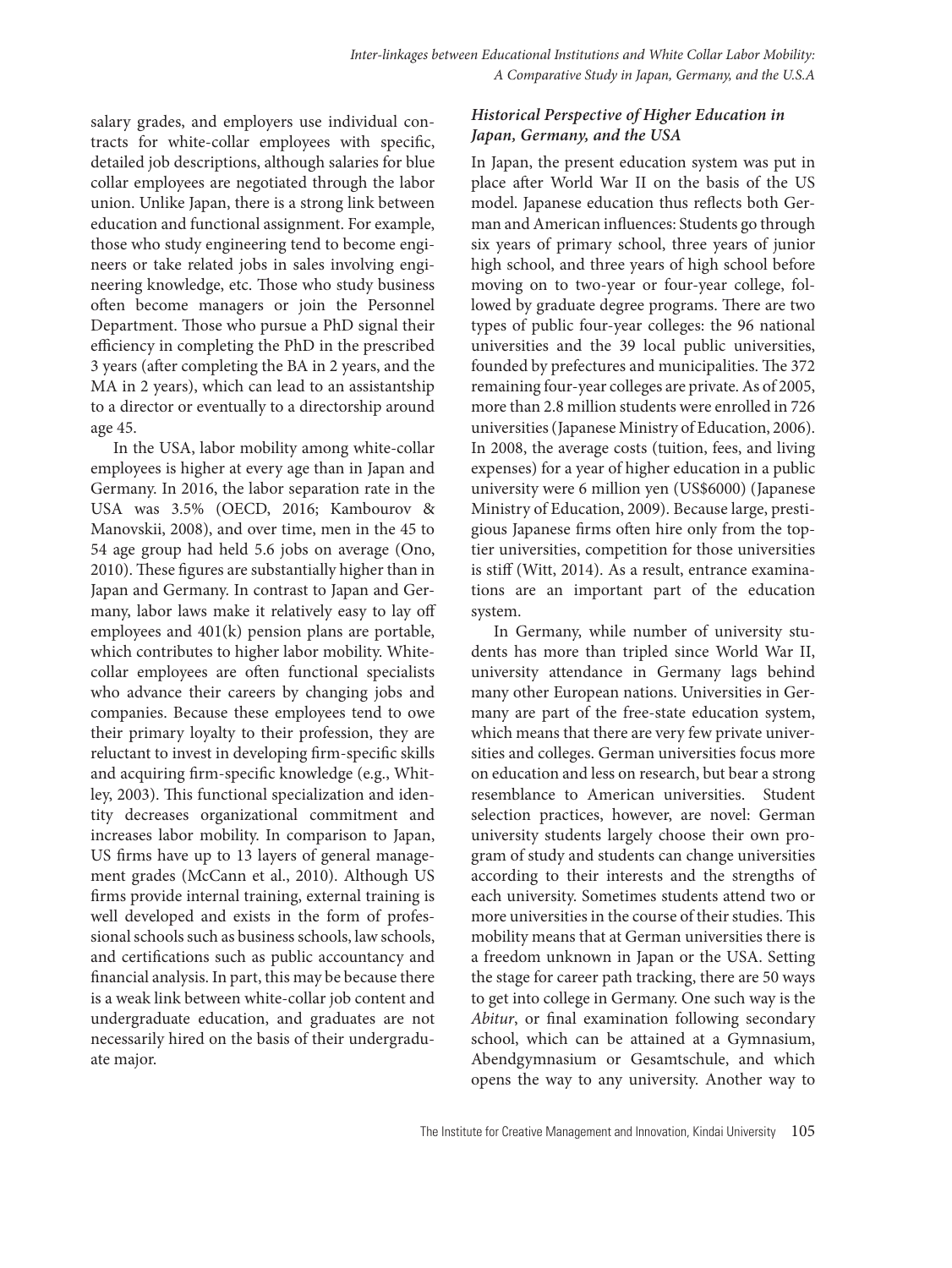gain access to a university is via a Berufsoberschule. University placement is usually decided by the *Abiturdurchschnittsnote* (similar to GPA in the USA). Additionally, an institution may quote an entry requirement for a particular course or require entrance exams. In some cases students need to write essays or motivational letters (Haerder, 2009).

In the USA, religious denominations established most early universities in order to train ministers, and most of the universities which opened between 1640 and 1750 form the contemporary Ivy League, including Harvard, Yale, Columbia, and Princeton, and other universities (NCSU, 2009). At the beginning of the 20th century, fewer than 1,000 colleges with 160,000 students existed in the USA. Explosive growth in the number of colleges occurred at the end of the 19th and early 20th century. Today, education in the USA is mainly provided by the public sector, with control and funding coming from three levels: federal, state, and local. Public education is universal at the primary and secondary levels (known inside the USA as the elementary and high school levels). Post-secondary education, (better known as "college" in the USA), is generally governed separately from the elementary and high school system, and there are 4,352 colleges, universities, and junior colleges in the country (Neuharth, 2009). Among the country's adult population, over 85% have completed high school and 27% have received a bachelor's degree or higher (US Census, 2000). Each state in the USA maintains its own public university system, which is always nonprofit. Unlike many other nations, there are no public universities at the national level outside of the military service academies.

#### **HYPOTHESES**

The above discussion suggests that two key institutions shaping business systems and the nature of work across countries are formal educational institutions and the structure of labor markets. Education systems shape the expectations of graduates around work. Labor markets, in turn, shape their career paths. We thus expect inter-linkages between educational institutions and white-collar labor mobility in Japan, Germany, and the USA. For example, more coordinated institutional frameworks tend to restrict labor movement more in Japan and Germany than in the USA. Therefore, the task undertaken in this study is to understand how different organizational rationalities and organizational practices are affected by institutional arrangements in those three countries. Briefly, this study's argument follows two steps. First, although issues facing business systems across the world are similar, institutions are structured differently to deal with them in those countries. Second, institutions and institutionalized business practices have intended or unintended fit. Following the above arguments, we derive six hypotheses to be tested.

- Hypothesis 1: White-collar labor mobility demonstrates distinctively different trends across countries, such that the number of companies employees work for in their career differs across Japan, Germany, and the USA, controlling for employee age.
- Hypothesis 2: Institutionalized education is linked to white-collar labor mobility, such that employees with public qualifications and certifications, other than educational degrees, tend to have worked for a larger number of companies in their career.
- Hypothesis 3: Employees who have work experience in a greater number of functional areas tend to have worked for a smaller number of companies in their career.
- Hypothesis 4: Institutionalized education is linked to white-collar labor mobility, such that employees with a college degree tend to have worked for more companies in their career.
- Hypothesis 5: Institutionalized education is linked to white-collar labor mobility, such that employees with an MBA degree tend to have worked for more companies in their career.
- Hypothesis 6: Trends in labor mobility and innovation have stayed fairly consistent over the past several decades.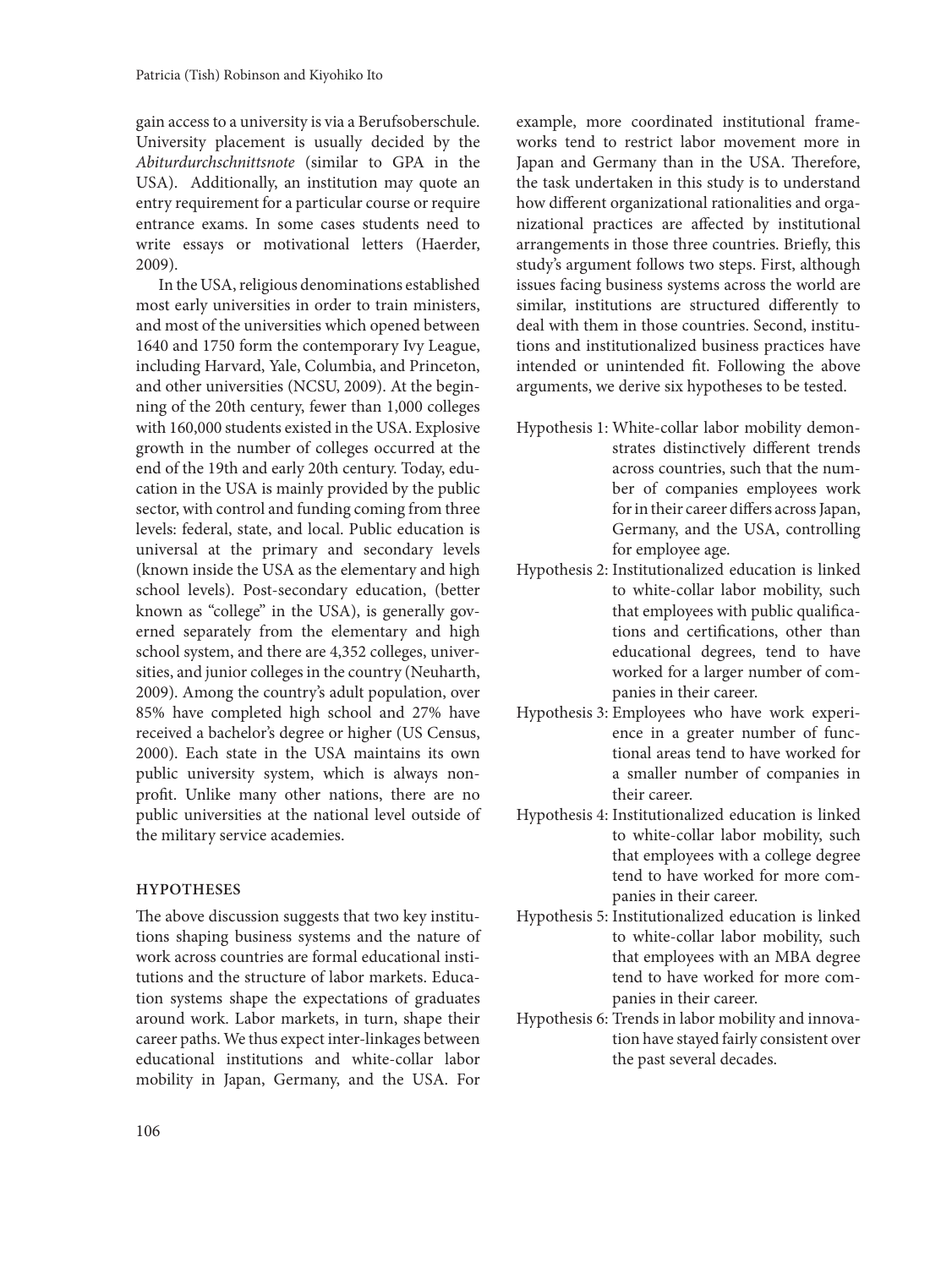#### **METHOD**

#### *Sample*

The data was collected by the Japan Institute of Labor in Japan, Germany, and the USA. A similar sampling procedure was used in these countries. In Japan, the largest 1000 companies (by employee size) were targeted in this study as listed in the *Diamond Company Directory*. In the US, the largest 1000 companies (by employee size) were targeted as listed in the *Ward's Business Directory* (The Reference Press) and Compustat II (Standard and Poor's). In Germany, the largest 1000 companies (by employee size) were targeted as listed in the *Index of Deutsche Gesellshaft fuer Grosunternehmen*.

In Japan, Germany, and U.S., chiefs in the Human Resources/Personnel, Management, and Accounting departments or divisions in the company were surveyed. The sample consisted of 2993 managers in total, with 1567 managers from Japan, 674 managers from Germany, and 752 managers from the US, with respective response rates of 38%, 19%, and 21%. Each chief of division/section was asked about his/her career and the evaluation of his/her career. Questions regarding systems to develop talented persons and labor management systems and their operation were included in the survey of the managerial class (aimed toward division chief for U.S. and Japan, and section chief for Germany) responsible for personnel affairs.

# *Dependent Variable*

The dependent variable, *Number # of Companies* worked at, was based on a survey question that asked the total number of companies the employee worked for (from one to five or more). The data is thus censored, where values over five are all reported as five. To address the issue of censoring, we report results using both ordinary least square (OLS) and the Tobit estimation procedures.

# *Independent Variables*

We used two dichotomous independent variables to test H1. *U.S.* takes the value of 1 if the employee is in U.S., and 0 otherwise. *Germany* takes the value of 1 if the employee is in Germany, and 0 otherwise. To test H2, we use *Certificate*, which is a dichotomous variable that takes the value of 1 if the employee has any public qualifications and/or certifications, other than educational degrees, and 0 otherwise. To test H3, we use *Function*, which is the total number of all the functional areas the employee has experienced in his/her career. To test H4, we use *College*, which is an indicator variable, taking the value of 1 if the employee has a college degree, and 0 otherwise. Similarly, to test H5, we use *MBA*, which is an indicator variable, taking the value of 1 if the employee has an MBA degree, and 0 otherwise.

# *Control Variables*

We included two control variables to rule out alternative explanations for our results. *Gender* is the employee's gender, which takes the value of 1 if the employee is male, and 0 for female. *Age* is the age of the employee.

# **RESULTS**

Table 1 summarizes the correlations and descriptive statistics among study variables. Table 2 shows the estimated OLS and Tobit regression coefficients with all data from Japan, Germany, and U.S. The two models produce consistent decisions, which suggest that there is an appealing robustness to the results. The highest variance inflation factor (VIF) for the main variables in the first two columns is 2.02, which is well below the recommended ceiling of 10 (Hair, Anserson, Tatham, & Black, 1998), suggesting that multicollinearity does not have a serious impact on the estimation process.

Hypothesis 1 states that white-collar labor mobility demonstrates distinctively different trends across countries, such that the number of companies employees work for in their career differs across Japan, Germany, and the U.S.A., controlling for employee age. As shown in Table 2, the *U.S.*  variable is positively and significantly related to the total number of companies the employee worked for in both models ( $p < 0.01$ ). This result suggests that the U.S. managers on the average work for 1.58 and 1.64 more companies in their career, based on OLS and Tobit estimates, respectively, than Japanese employees. Further, the *Germany* variable is posi-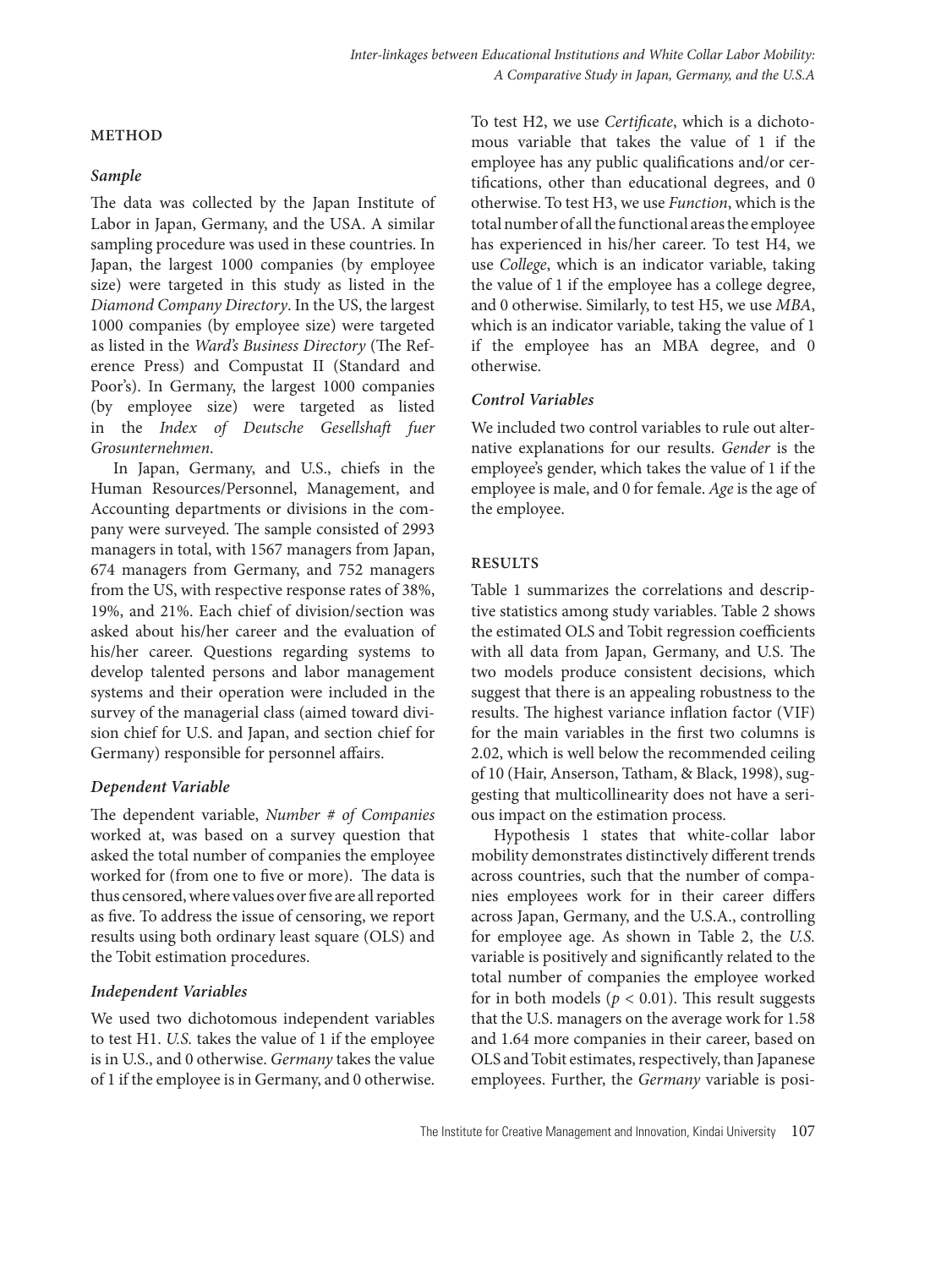|    |                | M     | <b>SD</b> |         | $\overline{2}$ | 3      | 4       | 5      | $6\overline{6}$ |       | 8       |
|----|----------------|-------|-----------|---------|----------------|--------|---------|--------|-----------------|-------|---------|
|    | U.S.           | 0.28  | 0.45      |         |                |        |         |        |                 |       |         |
| 2. | Germany        | 0.12  | 0.32      | $-23$   |                |        |         |        |                 |       |         |
| 3. | Certificate    | 0.33  | 0.47      | .16     | $-0.05$        |        |         |        |                 |       |         |
| 4. | Function       | 3.15  | 2.01      | .16     | .09            | $-06$  |         |        |                 |       |         |
| 5. | College        | 0.89  | 0.31      | .11     | $-0.00$        | $-.01$ | $-0.04$ |        |                 |       |         |
| 6. | <b>MBA</b>     | 0.17  | 0.37      | .34     | .32            | .00.   | .08     | .15    |                 |       |         |
|    | Gender         | 0.91  | 0.29      | $-0.36$ | $-06$          | $-.07$ | $-0.00$ | .00    | $-11$           |       |         |
| 8. | Age            | 46.63 | 7.52      | $-22$   | $-14$          | $-06$  | .09     | $-.11$ | $-17$           | .31   |         |
| 9. | # of Companies | 1.85  | .21       | .51     | .21            | .11    | .20     | .02    | .30             | $-24$ | $-0.09$ |

| <b>Table 1: Means (M), Standard Deviations (SD), and Correlations</b> |  |  |  |
|-----------------------------------------------------------------------|--|--|--|
|-----------------------------------------------------------------------|--|--|--|

| Table 2: Regression Results (Dependent Variable: Total Number of Companies Each Employee Has |  |
|----------------------------------------------------------------------------------------------|--|
| <b>Worked for in His/Her Career)</b>                                                         |  |

|                         | <b>OLS</b> |           |            | Tobit (5) |           |            | <b>OLS</b> |           |            | Tobit (5) |           |            |
|-------------------------|------------|-----------|------------|-----------|-----------|------------|------------|-----------|------------|-----------|-----------|------------|
|                         | B          | <b>SE</b> | p          | B         | <b>SE</b> | p          | B          | <b>SE</b> | p          | B         | <b>SE</b> | p          |
| Constant                | 0.64       | .15       | $***$      | 0.59      | .16       | $***$      | 0.68       | .16       | $***$      | 0.64      | .17       | $***$      |
| Certificate             | 0.10       | .04       | $\ast$     | 0.10      | .04       | $\ast$     | 0.14       | .05       | $\ast$     | 0.14      | .06       | $\ast$     |
| US x Certificate        |            |           |            |           |           |            | $-0.17$    | .09       | $\ddagger$ | $-0.19$   | .10       | $\ddagger$ |
| Germany x Certificate   |            |           |            |           |           |            | 0.24       | .14       | $\ddagger$ | 0.27      | .15       | $\ddagger$ |
| Function                | 0.04       | .01       | $***$      | 0.05      | .01       | $***$      | 0.02       | .02       |            | 0.02      | .02       |            |
| US x Function           |            |           |            |           |           |            | 0.03       | .02       |            | 0.03      | .02       |            |
| Germany x Function      |            |           |            |           |           |            | 0.04       | .03       |            | 0.04      | .03       |            |
| College                 | $-0.12$    | .06       | $\ddagger$ | $-0.12$   | .07       | $\ddagger$ | $-0.12$    | .07       | $\ddagger$ | $-0.12$   | .07       |            |
| US x College            |            |           |            |           |           |            | 0.07       | .18       |            | 0.04      | .19       |            |
| Germany x College       |            |           |            |           |           |            | 0.10       | .20       |            | 0.09      | .21       |            |
| <b>MBA</b>              | $-0.01$    | .06       |            | $-0.01$   | .06       |            | $-0.06$    | .27       |            | $-0.06$   | .29       |            |
| US x MBA                |            |           |            |           |           |            | 0.10       | .28       |            | 0.10      | .30       |            |
| Germany x MBA           |            |           |            |           |           |            | $-0.07$    | .30       |            | $-0.08$   | .32       |            |
| Gender                  | $-0.13$    | .07       | $\ddagger$ | $-0.13$   | .08       | $\ddagger$ | $-0.12$    | .07       |            | $-0.13$   | .08       |            |
| Age                     | 0.01       | .00       | $***$      | 0.02      | .00       | $***$      | 0.01       | .00       | $***$      | 0.02      | .00       | $***$      |
| US                      | 1.58       | .05       | $***$      | 1.64      | .06       | $***$      | 1.49       | .20       | $***$      | 1.56      | .21       | $***$      |
| Germany                 | 1.33       | .07       | $***$      | 1.37      | .07       | $***$      | 1.13       | 22        | $***$      | 1.13      | .24       | $***$      |
| n                       | 2508       |           | 2508       |           |           | 2508       |            |           | 2508       |           |           |            |
| (pseudo) R <sup>2</sup> | .390       |           | .358       |           |           | .393       |            |           | .467       |           |           |            |

Note: \*\**p* < .01, \**p* < .05, † *p* < .10

tive and significant for both models ( $p < 0.01$ ), suggesting that the German employees on the average work for 1.33 and 1.37 more companies in their career, based on OLS and Tobit estimates, respectively, than the Japanese employees. To test a joint hypothesis that the *U.S.* and *German* variables are equal, we conducted the test of linear restriction using the F statistics and Wald test for OLS and Tobit results, respectively. The test results show that

they are statistically different ( $p < 0.01$ ) for both models, lending support for Hypothesis 1; the managers in three countries work for different number of companies in their career.

Hypothesis 2 states that institutionalized education is linked to white collar labor mobility, such that employees with public qualifications and certifications, other than educational degrees, tend to have worked for a larger number of companies in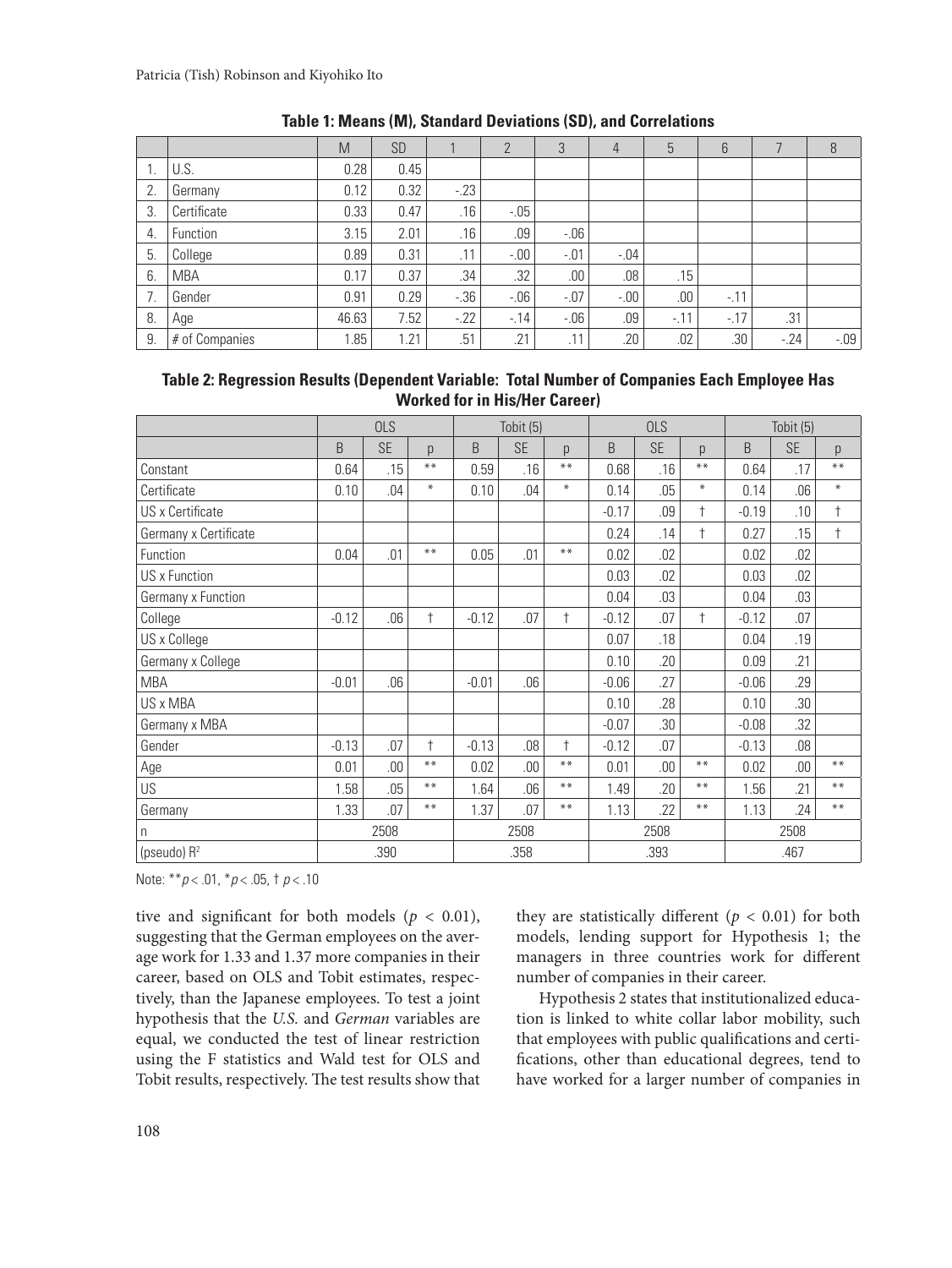their career. The *Certificate* variable is positively and significantly  $(p < 0.05)$  related to the dependent variable for both OLS and Tobit models, providing support for Hypothesis 2.

Hypothesis 3 states that employees who have work experience in a greater number of functional areas tend to have worked for a smaller number of companies in their career. The *Function* variable is positive and significant ( $p < 0.01$ ) for both OLS and Tobit models. However, this result is contradictory to Hypothesis 3, suggesting that the number of functions the employee experienced is positively related to the number of companies he/she worked.

Hypothesis 4 states that institutionalized education is linked to white-collar labor mobility, such that employees with a college degree tend to have worked for more companies in their career. The education-related variables do not lend support to Hypothesis 4. The *College* variable is negatively and marginally significantly  $(p < 0.10)$  related to the number of companies the employee worked for both OSL and Tobit models.

Hypothesis 5 states that institutionalized education is linked to white-collar labor mobility, such that employees with an MBA degree tend to have worked for more companies in their career. The *MBA* variable is not significantly related to the total number of companies the employee worked for (*p* > 0.10) for both OSL and Tobit models, and therefore does not lend support for H5. This result suggests that the MBA degree is not related to the number of companies the employee worked, after controlling for the other variables in the model.

Hypothesis 6 states that trends in labor mobility and innovation have stayed fairly consistent over time. As the data in Table 3 show, employee turnover and patent rate tended to be consistent within countries over time, that is, they did not change dramatically.

#### *Additional Analyses*

Among the control variables, *Gender* is negative and marginally significant ( $p < 0.10$ ), suggesting that male employees tend to work for fewer total companies. The *Age* variable is positive and significant ( $p < 0.01$ ), suggesting that older employees tend to work for a greater number of companies, as we expected.

In Table 2, the third and fourth columns show the estimated OLS and Tobit regression coefficients with all data from three countries with interaction effects. Pooling the data across all three countries, there were significant interaction effects found for US\*Certificate and Germany\*Certificate variables  $(p < 0.10)$ , i.e., they are statistically different from Japan\*Certificate, and the first two variables are also statistically different from each other (*p* < 0.10).

#### **DISCUSSION**

Hypothesis 1 and 2 are supported, suggesting that white-collar labor mobility demonstrates distinctively different trends across countries, and that institutionalized education is linked to white collar labor mobility.

While we hypothesized that employees with a college degree (H4) and an MBA degree (H5) tend to have worked for more companies in their career, our empirical results do not lend support for this. However, our results indicate that a college degree may afford managers more stability. A recent survey by the US Bureau of Labor Statistics (2016) indicates that employees with college and MBA degrees have longer tenure in the US, suggesting that higher degree holders work for fewer companies in their career. This is contrary to the common perception that they tend to change jobs more often. This perception may stem from the fact that traditional job turnover research has not focused on less educated, minimum wage-type workers who tend to change jobs more often than managers with college degrees.

Interlinkages may offer one explanation for this. Specifically, educational institutions provide benefits that are realized in the form of more stable employment for college graduates. For minimally educated workers, employment may be unstable, due to the part-time, contract, or irregular nature of their work. In contrast, having a college education may afford managers more stability than their less educated counterparts. In addition, our study indicates some areas of research that are important to explore in the future. For example, it may be useful to gather more finely stratified labor market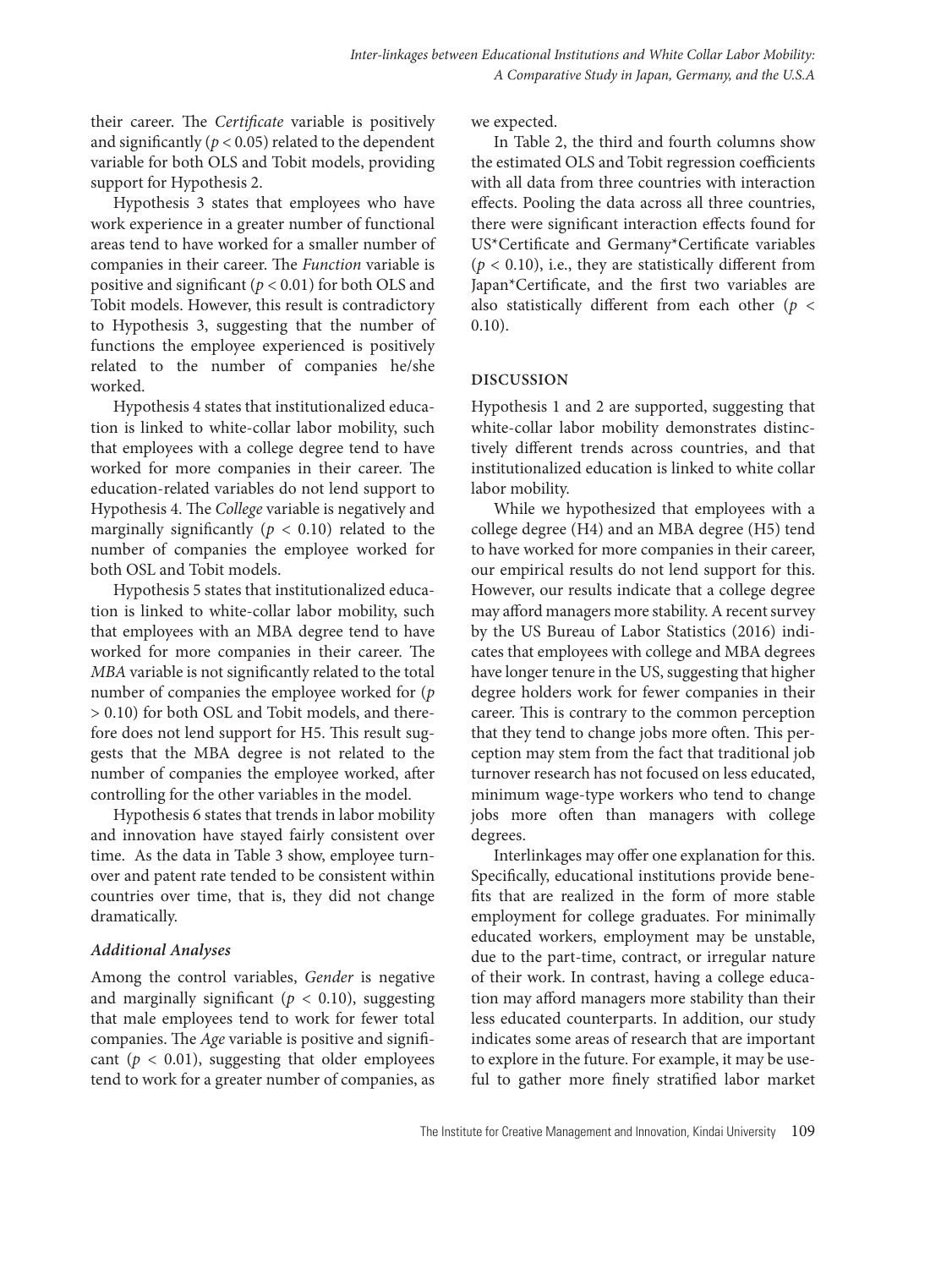|      | GDP GROWTH (%) |         |                     | CHANGE IN PATENTS (%) |          |                     |                                                      | Labor Separations (US &<br>Japan) & Job Vacancies<br>(Germany) |                                              | Change in Labor Separations<br>& Job Vacancies from<br>previous year (5) |         |                     |  |
|------|----------------|---------|---------------------|-----------------------|----------|---------------------|------------------------------------------------------|----------------------------------------------------------------|----------------------------------------------|--------------------------------------------------------------------------|---------|---------------------|--|
| Year | <b>JAPAN</b>   | US      | GER-<br><b>MANY</b> | <b>JAPAN</b>          | US       | GER-<br><b>MANY</b> | <b>JAPAN</b><br>Rate of<br>labor<br>separa-<br>tions | <b>US Rate</b><br>of labor<br>separa-<br>tions                 | GER-<br><b>MANY</b><br>Job<br>Vacan-<br>cies | <b>JAPAN</b>                                                             | US      | GER-<br><b>MANY</b> |  |
| 1990 | 5.57           | 1.92    | 5.26                |                       |          |                     |                                                      |                                                                | 0.80                                         |                                                                          |         |                     |  |
| 1991 | 3.32           | $-0.07$ | 5.11                | $-4.56$               | 0.84     | 2.56                |                                                      |                                                                | 0.91                                         |                                                                          |         | 14.05               |  |
| 1992 | 0.82           | 3.56    | 1.92                | 25.83                 | 3.61     | 3.10                |                                                      |                                                                | 0.90                                         |                                                                          |         | $-1.34$             |  |
| 1993 | 0.17           | 2.75    | $-0.96$             | 14.33                 | 4.03     | 3.52                |                                                      |                                                                | 0.71                                         |                                                                          |         | $-20.79$            |  |
| 1994 | 0.86           | 4.04    | 2.46                | $-16.71$              | 13.87    | 3.30                | 1.92                                                 |                                                                | 0.74                                         |                                                                          |         | 3.99                |  |
| 1995 | 2.74           | 2.72    | 1.74                | 3.64                  | 17.38    | 1.69                | 1.93                                                 |                                                                | 0.83                                         | 0.52                                                                     |         | 11.95               |  |
| 1996 | 3.10           | 3.80    | 0.82                | 1.84                  | 0.05     | 7.70                | 1.92                                                 |                                                                | 0.85                                         | $-0.52$                                                                  |         | 2.56                |  |
| 1997 | 1.08           | 4.49    | 1.85                | 2.61                  | 17.06    | 4.69                | $\overline{2}$                                       |                                                                | 0.88                                         | 4.17                                                                     |         | 3.60                |  |
| 1998 | $-1.13$        | 4.45    | 1.98                | 2.13                  | $-0.30$  | 2.37                | 1.96                                                 |                                                                | 1.08                                         | $-2.00$                                                                  |         | 23.15               |  |
| 1999 | $-0.25$        | 4.69    | 1.99                | $-0.14$               | 7.23     | 1.74                | 2.04                                                 |                                                                | 1.17                                         | 4.08                                                                     |         | 8.38                |  |
| 2000 | 2.78           | 4.09    | 2.96                | 6.11                  | 9.99     | 1.20                | 2.09                                                 |                                                                | 1.25                                         | 2.45                                                                     |         | 6.42                |  |
| 2001 | 0.41           | 0.98    | 1.70                | 2.01                  | 32.29    | $-5.02$             | 2.15                                                 | 4.0                                                            | 1.19                                         | 2.87                                                                     |         | $-4.96$             |  |
| 2002 | 0.12           | 1.79    | 0.00                | $-2.17$               | 5.02     | $-9.85$             | 2.23                                                 | 3.9                                                            | 1.03                                         | 3.72                                                                     | $-2.50$ | $-12.90$            |  |
| 2003 | 1.53           | 2.81    | $-0.71$             | $-1.49$               | 7.25     | $-4.86$             | 2.17                                                 | 3.6                                                            | 0.74                                         | $-2.69$                                                                  | $-7.69$ | $-27.89$            |  |
| 2004 | 2.20           | 3.79    | 1.17                | 1.40                  | 6.22     | $-6.57$             | 2.14                                                 | 3.7                                                            | 0.57                                         | $-1.38$                                                                  | 2.78    | $-22.89$            |  |
| 2005 | 1.66           | 3.35    | 0.71                | 0.64                  | 5.67     | $-5.87$             | 2.18                                                 | 3.7                                                            | 0.70                                         | 1.87                                                                     | 0.00    | 22.48               |  |
| 2006 | 1.42           | 2.67    | 3.70                | $-5.47$               | 1.76     | $-6.98$             | 2.14                                                 | 3.8                                                            | 0.95                                         | $-1.83$                                                                  | 2.70    | 35.51               |  |
| 2007 | 1.65           | 1.78    | 3.26                | $-5.66$               | 0.33     | $-3.54$             | 2.1                                                  | 3.7                                                            | 1.11                                         | $-1.87$                                                                  | $-2.63$ | 16.95               |  |
| 2008 | $-1.09$        | $-0.29$ | 1.08                | $-2.73$               | $-3.46$  | 1.46                | 2.07                                                 | 3.4                                                            | 1.01                                         | $-1.43$                                                                  | $-8.11$ | $-9.44$             |  |
| 2009 | $-5.42$        | $-2.78$ | $-5.62$             | $-9.75$               | $-6.72$  | $-5.06$             | 2.13                                                 | 3.3                                                            | 0.78                                         | 2.90                                                                     | $-2.94$ | $-22.58$            |  |
| 2010 | 4.19           | 2.53    | 4.08                | $-3.13$               | 4.27     | 1.64                | 1.97                                                 | 3.3                                                            | 0.95                                         | $-7.51$                                                                  | 0.00    | 21.03               |  |
| 2011 | $-0.12$        | 1.60    | 3.66                | $-1.58$               | 7.38     | $-0.15$             | 1.97                                                 | 3.1                                                            | 1.20                                         | 0.00                                                                     | $-6.06$ | 27.10               |  |
| 2012 | 1.50           | 2.22    | 0.49                | $-0.24$               | 6.94     | $-6.30$             | 2.04                                                 | 3.1                                                            | 1.22                                         | 3.55                                                                     | 0.00    | 1.52                |  |
| 2013 | 2.00           | 1.68    | 0.49                | $-6.29$               | 4.73     | $-18.62$            | 2.05                                                 | 3.2                                                            | 1.16                                         | 0.49                                                                     | 3.23    | $-5.28$             |  |
| 2014 | 0.34           | 2.37    | 1.60                | $-7.00$               | 0.81     | 10.19               | 1.98                                                 | 3.4                                                            | 1.23                                         | $-3.41$                                                                  | 6.25    | 6.38                |  |
| 2015 | 1.22           | 2.60    | 1.72                | $-16.12$              | $-8.40$  | 15.04               | 2.03                                                 | 3.4                                                            | 1.41                                         | 2.53                                                                     | 0.00    | 15.02               |  |
| 2016 | 1.00           | 1.62    | 1.87                | $-68.35$              | $-31.24$ | $-45.91$            | 2.04                                                 | 3.5                                                            | 1.59                                         | 0.49                                                                     |         | 12.30               |  |

**Table 3: Trends in Innovation & Labor Mobility in Japan, USA, and Germany 1990-2016**

data by education level (more data on less educated workforce) and type of education (in orders to compare MBAs, M.A.s, and M.S.s) with respect to job turnover.

This study has some limitations. First, while our analysis draws on rich primary data, we were not able to provide a longitudinal analysis of whitecollar labor mobility in these three countries. Second, several additional factors can influence whitecollar job mobility. For example, job stability (unemployment rates) that influences labor mobility varies in these three countries. In particular, various institutional factors embed employees in their organizations and limit labor mobility in Japan. In addition, we have data only from managers in large firms. Thus, it would be interesting to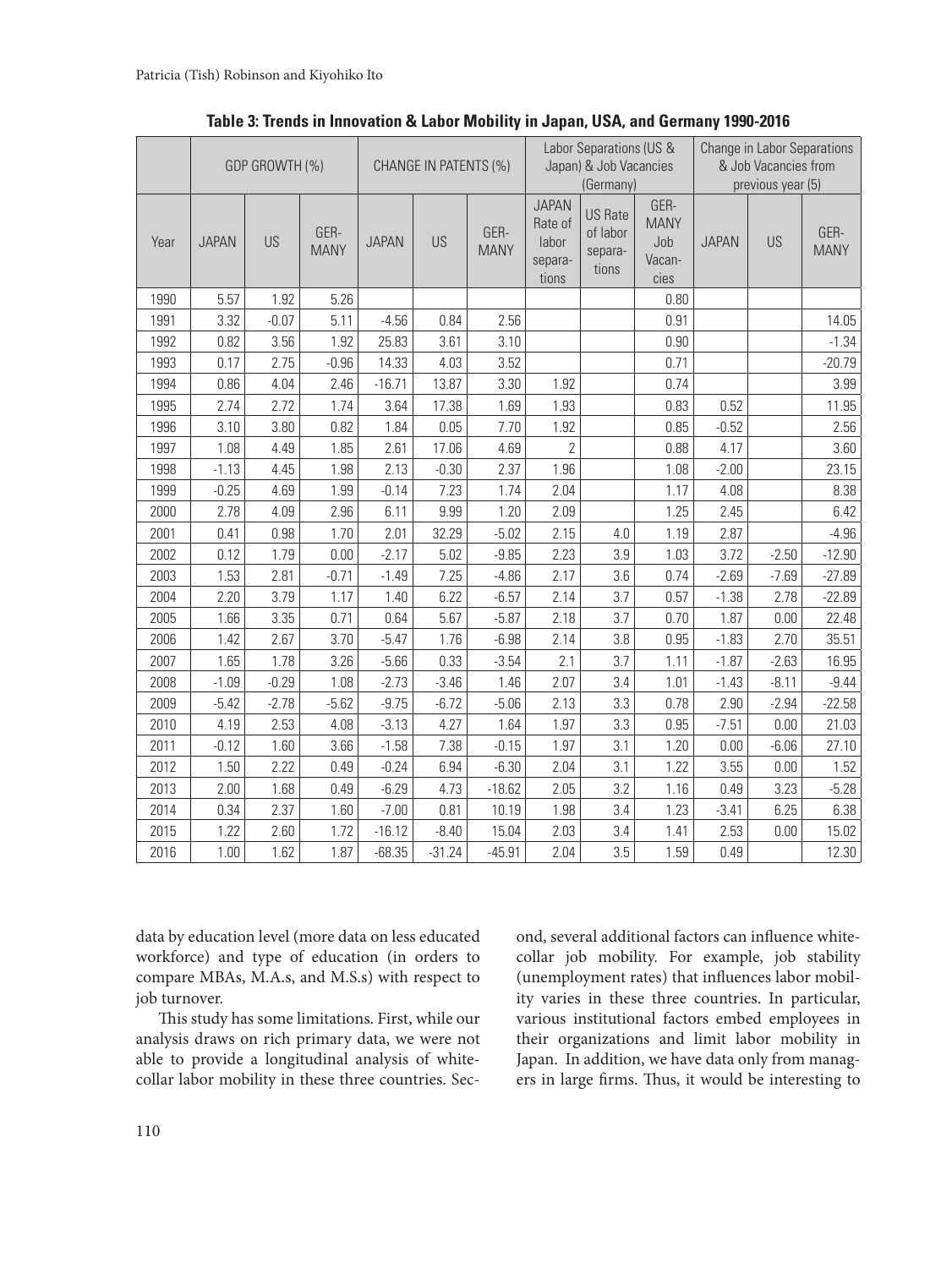| <b>Patents</b>                       |                                                                                                                                                                                                                                                           |
|--------------------------------------|-----------------------------------------------------------------------------------------------------------------------------------------------------------------------------------------------------------------------------------------------------------|
| Overview                             | Count of patent applications per country per year                                                                                                                                                                                                         |
| Source                               | World Intellectual Property Organization (WIPO), PATENTSCOPE database                                                                                                                                                                                     |
|                                      | Japan patent office                                                                                                                                                                                                                                       |
| Data contained within PATENTSCOPE    | Patent applications under the Patent Cooperation Treaty, the global patent system which<br>WIPO operates                                                                                                                                                  |
|                                      | Patent documents from participating regional patent offices, including ARIPO, EAPO, and EPO                                                                                                                                                               |
|                                      | Patent documents from many national patent collections, including China, Japan, Korea, and<br>the United States                                                                                                                                           |
| Data from Japan Patent Office        | Supplemental patent totals for Japan, 1990-1993 (WIPO Japan only available from 1993-)                                                                                                                                                                    |
| Link                                 | https://patentscope.wipo.int/search/en/search.jsf                                                                                                                                                                                                         |
|                                      | https://www19.j-platpat.inpit.go.jp/PA1/cgi-bin/PA1SEARCH                                                                                                                                                                                                 |
| <b>Labor Turnover, Separations</b>   |                                                                                                                                                                                                                                                           |
| Overview                             | Rate of separations, seasonally adjusted, noted from July of each year; The separations rate<br>is computed by dividing the number of workers separated from their jobs by the number of<br>people employed and multiplying the resulting quotient by 100 |
| Sources                              | Japan Ministry of Health, labour, and welfare Monthly Labour Survey, table TBL-T-4, Labour                                                                                                                                                                |
|                                      | Turn Over                                                                                                                                                                                                                                                 |
|                                      | USA Bureau of Labor Statistics, Job Openings and Labor Turnover Survey, Total separations,                                                                                                                                                                |
|                                      | non-farm                                                                                                                                                                                                                                                  |
| Links                                | http://www.mhlw.go.jp/english/database/db-l/monthly-labour.html                                                                                                                                                                                           |
|                                      | https://data.bls.gov/pdg/SurveyOutputServlet                                                                                                                                                                                                              |
| <b>Notes</b>                         | UNAVAILABLE FOR GERMANY                                                                                                                                                                                                                                   |
|                                      | US data only available from 2001-                                                                                                                                                                                                                         |
| <b>Labor Turnover, Job Vacancies</b> |                                                                                                                                                                                                                                                           |
| Overview                             | Total unfilled job vacancies, reported yearly for Germany and monthly for US; US figures are<br>obtained for July                                                                                                                                         |
|                                      | Job vacancy rates for Germany are calculated by dividing the number of job vacancies by the<br>number of people employed and multiplying by 100                                                                                                           |
| Sources                              | US Bureau of Labor Statistics, Job Openings and Labor Turnover Survey, Job openings, total<br>nonfarm, level, seasonally adjusted                                                                                                                         |
|                                      | OECD.stat; job vacancies, total, unfilled vacancies (stock), Germany, 1990-2016                                                                                                                                                                           |
|                                      | OECD.stat; employed population, aged 15 and over, all persons, Germany, 1990-2016                                                                                                                                                                         |
| Links                                | https://data.bls.gov/timeseries/JTS00000000JOL                                                                                                                                                                                                            |
|                                      | https://stats.oecd.org/Index.aspx?DataSetCode=LAB_REG_VAC#                                                                                                                                                                                                |
| <b>Notes</b>                         | UNAVAILABLE FOR JAPAN                                                                                                                                                                                                                                     |
|                                      | US data only available from 2007-                                                                                                                                                                                                                         |

include data from smaller firms, and from lower organizational levels. Finally, it would be interesting to explore the relationship between "what employees studied in college" and their turnover.

#### **CONCLUSION**

A key task in organizational analysis is to under-

stand why different kinds of business organizations and organizational rationalities operate in different institutional contexts. This study examined how institutions are interlinked within institutional systems, towards helping explain differences among business systems in Japan, Germany, and U.S. Specifically, in this research, we analyzed the relationship between institutionalized career paths and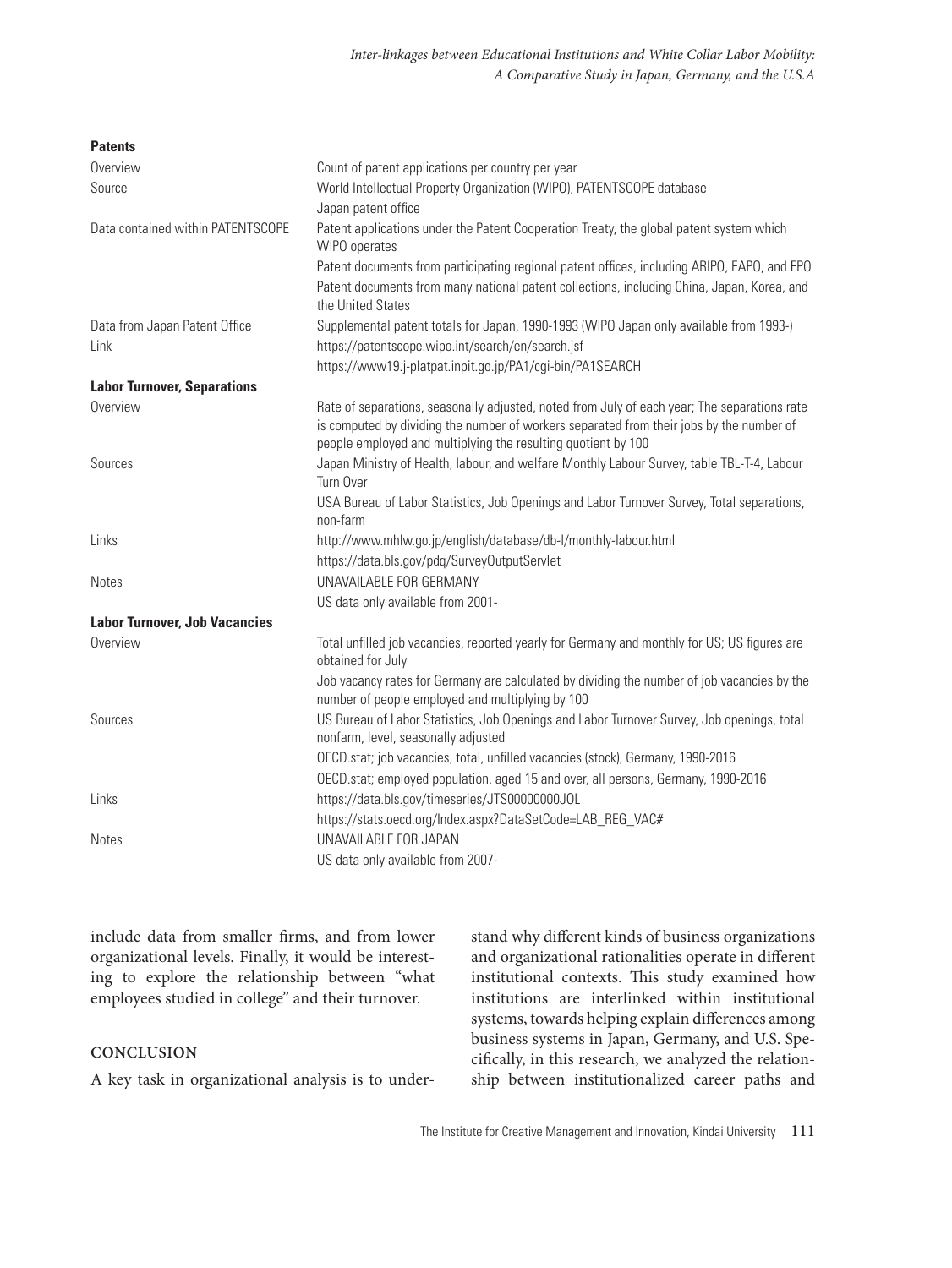educational institutions in Japan, Germany, and U.S. We found that career paths vary across countries, and that they are linked with educational institutions, in that employees with MBAs, college degrees, and various professional certifications are more likely to have worked for multiple companies over their careers. The results of our OLS and Tobit regression analysis indicate that the total number of companies that employees work for in their career is related to institutional factors associated with social and educational systems. In Japan, Germany, and U.S., we observe different relationships between specific institutional factors and employment patterns, i.e. it appears that our results are mostly consistent with the notion that institutional systems in different countries have different interactions with business practices and employment patterns. This issue has been theorized in the literature, but it has not been explored in depth across business systems in the empirical literature.

In this way, this research explores the "fit" between institutions and business practices within institutional systems (Aoki 1996). In the U.S., for example, external labor markets appear to be supported by certification programs external to the firm that help employees advance their skills to change jobs. Drawing on the results here, we argue that the interaction between institutions underlies phenomena such as internal labor markets. Were there more external opportunities for training in Japan, for example, this might support a transition to create secondary labor markets for mid-career managers to change jobs.

Systemic differences highlight the interlinked nature of institutional systems. Exemplifying this, over time, many national employment systems have evolved to be internally consistent, with many individual practices and policies fitting together and becoming tightly linked. Thus, in Japan, for example, long-term employment and internal training are closely linked, as is teamwork and rotation across functions and seniority employment, and cross share-holding and long-term investment. Thus, in addressing the need to reduce labor costs, for instance, Japanese firms have not resorted to massive layoffs like their western counterparts have. In contrast to American and German systems, Japanese institutions experience impediments to downsizing, such as those provided by social norms, labor law, and the lack of external labor markets. Instead, large Japanese firms have resorted to reduced hiring of new college graduates and increased hiring of part-time and temporary contract employees to achieve flexibility. As a result, the evolution of organizational change in Japan continues on a different path than that of western firms, due to the differing environmental pressures and institutional arrangements in these two business environments.

#### **ACKNOWLEDGEMENTS**

The authors are grateful to R.J. Moore for research assistance and to Vesa Peltokorpi and an anonymous reviewer for valuable suggestions.

#### **REFERENCES**

- Abegglen, J. C. (1968). "Organizational change." In *The Japanese Employee*, edited by R. J. Ballon. Rutland, Vermont, Charles E. Tuttle.
- Aguilera, R. V. and G. Jackson (2003.) "The crossnational diversity of corporate governance: Dimensions and determinents." *Academy of Management Review* 29:447-465.
- Althauser, R.P. (1989). "Internal Labor Markets." *Annual Reviews of Sociology* 15:143-161.
- Altschuler, G. and Blumin, S. (2009). *The GI Bill: The New Deal for Veterans*. Oxford University Press.
- Aoki, M. (1996). Unintended Fit: Organizational Evolution and Government Design of Institutions in Japan." In *The Role of Government in East Asian Economic Develop: Comparative Institutional Analysis* edited by Aoki, Masahiko and Hyung-Ki Kim, and Masahiro Okuno-Fujiwara, Oxford University Press.
- Aoki, M. (2001). *Toward a Comparative Institutional Analysis*. Cambridge, MA, The MIT Press.
- BLS. (2008). History of Boston Latin School, the oldest public school in America. http://www. bls.org/cfml/l3tmpl\_history.cfm. Retrieved 2008-11-01.
- Bebchuk, L. A. and M. J. Roe (1999). "A theory of path dependence in corporate governance and ownership." *Stanford Law Review* 52: 127-170.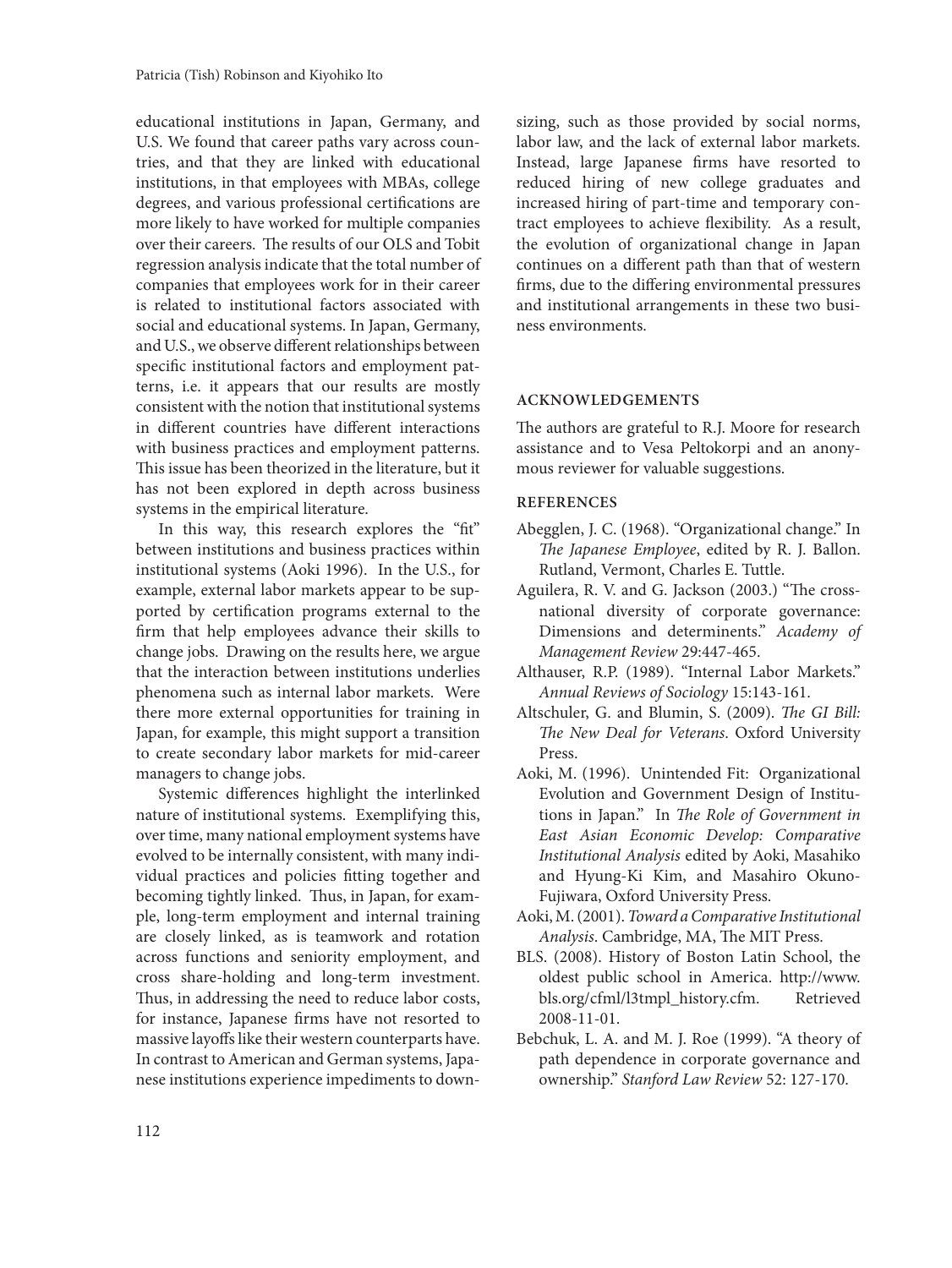- Bendix, R. (1956). *Work and Authority in Industry: Ideologies of Management in the course of Industrialization*. New York: Wiley.
- Berger, S. and R. Dore (1996). *National Diversity and Global Capitalism*. Ithaca, NY: Cornell University Press.
- Berle, A. A. and G. C. Means (1932). *The Modern Corporation and Private Property*. New York, Harcourt, Brace, and World.
- Biggart, N. W. and M. F. Guillen (1999). "The automobile industry in four countries." *American Sociological Review* 645: 722-747.
- Bureau of Labor Statistics (2016). News Release: For release 10:00 a.m. (EDT) Thursday, September 22, 2016. USDL=16-1867. U.S. Department of Labor.
- Cole, R. E. (1979). *Work, Mobility, and Participation: A Comparative Study of American and Japanese Industry*. Berkeley, CA: University of California Press.
- Davis, G. F. and M. Useem (1999). "Top management, company directors, and corporate control." In *Handbook of Strategy and Management*, edited by A. Pettigrew, H. Thomas and R. Whittington. eds..
- De Bary, William Theodore, Carol Gluck, Arthur E. Tiedemann (2005). *Sources of Japanese Tradition*, Vol. 2. New York: Columbia University Press.
- DiMaggio, P. and W. W. Powell (1983). "The iron cage revisited: Institutional isomorphism and collective rationality in organizational fields." *American Sociological Review* 48: 147-160.
- Dobbin, F. (1994). *Forging Industrial Policy: The United States, Britain, and France in the Railway Age*. Cambridge, Cambridge University Press.
- Doeringer, P.B. and M.J. Piore (1985). *Internal Labor Markets and Manpower Analysis*. ME Sharpe Publishers.
- Dore, R. (1973). *British Factory Japanese Factory: The Origins of National Diversity in Industrial Relations*. Berkeley, CA: University of California Press.
- Dore, R. (1987). *Taking Japan Seriously: A Confucian Perspective on Leading Economic Issues*. Stanford, CA: Stanford University Press.
- Fligstein, N. (2001). *The Architecture of Markets: An Economic Sociology of Twenty-First-Century*

*Capitalist Societies*. Princeton, Princeton University Press.

- Fligstein, N. and R. Freeland (1995). "Theoretical and comparative perspectives on corporate organization." *Annual Review of Sociology* 21: 21-43.
- Friedland, R. and R. R. Alford (1991). "Bringing society back in: Symbols, practices, and institutional contradictions." *The New Institutionalism in Organizational Analysis*. W. W. Powell and P. J. DiMaggio. Chicago, The University of Chicago Press.
- Geertz, C. (1963). *Peddlers and Princes, Social Change and Economic Modernization in Two Indonesian Towns*. Chicago and London: The University of Chicago Press.
- Gerlach, M. L. (1992). *Alliance Capitalism: The Social Organization of Japanese Business*. Berkeley, University of California Press.
- Gordon, A. (1985). *The Evolution of Labor Relations in Japan*. Cambridge, MA: Harvard University Press.
- Granovetter, M. (1985). "Economic Action and Social Structure: The Problem of Embeddedness." *American Journal of Sociology* 91: 481- 510.
- Guillen, M. (1994). *Models of Management: Work, Authority, and Organization in a Comparative Perspective*. Chicago, University of Chicago Press.
- Guillen, M. (2001). *The Limits of Convergence: Globalization and Organizational Change in Argentina, South Korea, and Spain*. Princeton, NJ, Princeton University Press.
- Hair, J. F., Anderson, R. E., Tatham, R. L., & Black, W. C. (1998). *Multivariate data analysis*. London: Prentice Hall International.
- Hall, P. A. and D. Soskice (2001). "An introduction to varieties of capitalism." *Varieties of Capitalism: The Institutional Foundations of Comparative Advantage*. edited by P. A. Hall and D. Soskice. New York, Oxford University Press: 1-70.
- Hamilton, G. G. and N. W. Biggart (1988). "Market, culture, and authority: A comparative analysis of management and organization in the Far East." *American Journal of Sociology* 94 Supplement: S52-S94.
- Haveman, H. A. and H. Rao (1997). "Structuring a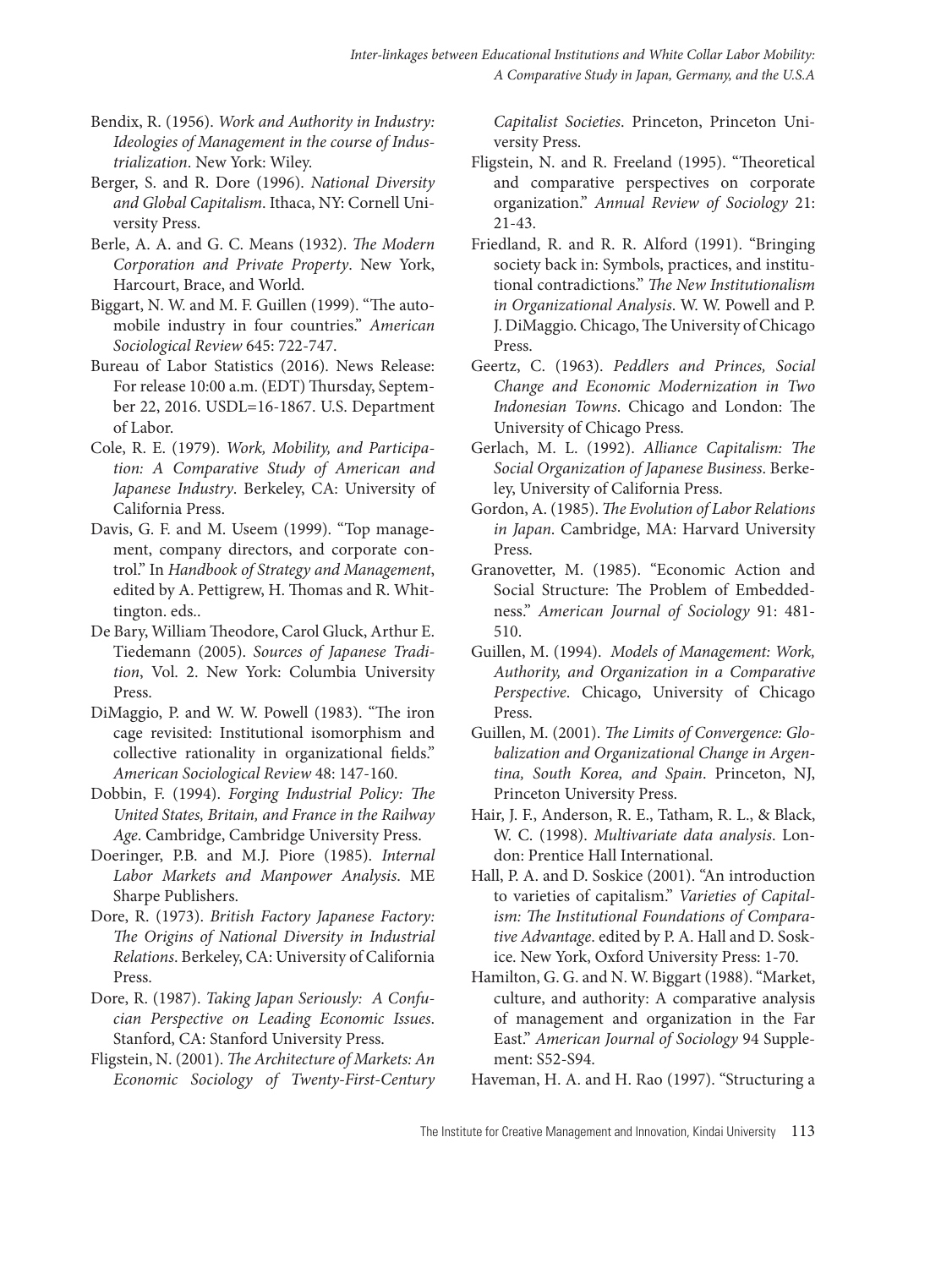theory of moral sentiments: Institutional and organizational coevolution in the early thrift industry." *American Journal of Sociology* 1026: 1606-51.

- Holbrow, H. J. (2015). How conformity to labor market norms increases access to job search assistance: A case study from Japan. *Work and Occupations* 42(2): 135-173.
- Hollingsworth, J. R., P. C. Schmitter, et al., Eds. (1994). *Governing Capitalist Economies*. New York, Oxford University Press.
- Kalleberg, A, and Berg, I. (1987). *Work and Industry: Structures, Markets, and Processes*. Kluwer Academic/Plenum Publishers.
- Kalleberg, A. and Stark, D. (1993). "Career Strategies in Capitalism and Socialism: Work Values and Job Rewards in the U.S. and Hungary." *Social Forces*, 72(9):181-198.
- Kerkhoff, A. C. (2001). "Education and Social Stratification Processes in a Comparative Perspective." *Sociology of Education* Extra Issue: 3-18
- Kim, D. and V. Anderson (1998). *Systems Archetype Basics: From Story to Structure*. Boston, MA: Pegasus Communications.
- Kraus, Josef (2008). "Tag des Gymnasiums: "Das Gymnasium - Zugpferd des Bildungswesens" Präsident des Deutschen Lehrerverbandes DL.
- Lim, D. S.K., Morse, E. A., Mitchell, R. K. and Seawright, K. K. (2010), Institutional Environment and Entrepreneurial Cognitions: A Comparative Business Systems Perspective. *Entrepreneurship Theory and Practice* 34: 491–516.
- Mantzavinos, C., North, D., & Shariq, S. (2004). Learning, Institutions, and Economic Performance. *Perspectives on Politics* 2(1): 75-84.
- Mizruchi, M. S. and L. C. Fein (1999). "The social construction of organizational knowledge: A study of the uses of coercive, mimetic, and normative isomorphism." *Administrative Science Quarterly* 44: 653-683.
- Morgan, G. Kristensen, PH, Whitley, R. (2001). *The multinational firm: organizing across institutional and national divides*. Oxford: Oxford University Press.
- North, D.C. (1991). Institutions. *Journal of Economic Perspectives* 5(1): 97-112.
- NCSU. (2009). *Agriculture and Education in Colo-*

*nial America*. North Carolina State University.

- Neuharth, A. (2009). "College Decision Day". *Florida Today*. Melbourne, Florida: May 1, pp.11A.
- Orru, M., N.W. Biggart and G. Hamilton, eds. (1997). *The Economic Organization of East Asian Capitalism*. Thousand Oaks: Sage Publications.
- Pfeffer, J. and G. R. Salancik (1978.) *The External Control of Organizations: A Resource Dependence Perspective*. New York, Harper and Row.
- Polanyi, K. (1957). *The Great Transformation*. Boston: Beacon Press.
- Repenning, N. and J. Sterman (2000). "Getting Quality the Old Fashioned Way: Self-Confirming Attributions in the Dynamics of Process Improvement," in R.B. Cole and R. Scott, eds. *Improving Theory and Research on Quality Enhancement in Organizations*. Thousand Oaks, CA: Sage.
- Schülerzahlen Statistisches Bundesamt Deutschland. http://www.destatis.de/jetspeed/portal/ cms/Sites/destatis/Internet/DE/Presse/pm/ 2009/01/PD09\_\_032\_\_12421,templateId=rend erPrint.psml. Retrieved 2007- 07-20
- Scott, R. W. (1995). *Institutions and Organizations*. Thousand Oaks, CA: Sage.
- Selznick, P. (1949). *TVA and the Grass Roots*. Berkeley, CA: University of California Press.
- Smelzer, N. R. Swedberg (2005). *The Handbook of Economic Sociology*, 2nd Ed. Princeton, N.J.: Princeton University Press.
- Spenner, K.I. (1995). "Technological Change, Skill Requirements, and Education: The Case for Uncertainty," *The New Modern Times: Factors Reshaping the World of Work*, edited by. David Bills. State University of New York Press.
- Spilerman, S. (1977). "Careers, Labor Market Structure, and Socioeconomic Achievement." *American Journal of Sociology* 83:551-593.
- Sterman, J. (2000). *Business Dynamics: Systems Thinking and Modeling for a Complex World*. New York, NY: Irwin/McGraw-Hill.
- Sterman, J., N. Repenning, and F. Kofman (1997). "Unanticipated Side Effects of Successful Quality Programs: Exploring a Paradox of Organizational Improvement." *Management Science* 43: 503-521.
- Streeck, W. (2001). "Introduction: Explorations into the origins of nonliberal capitalism in Ger-